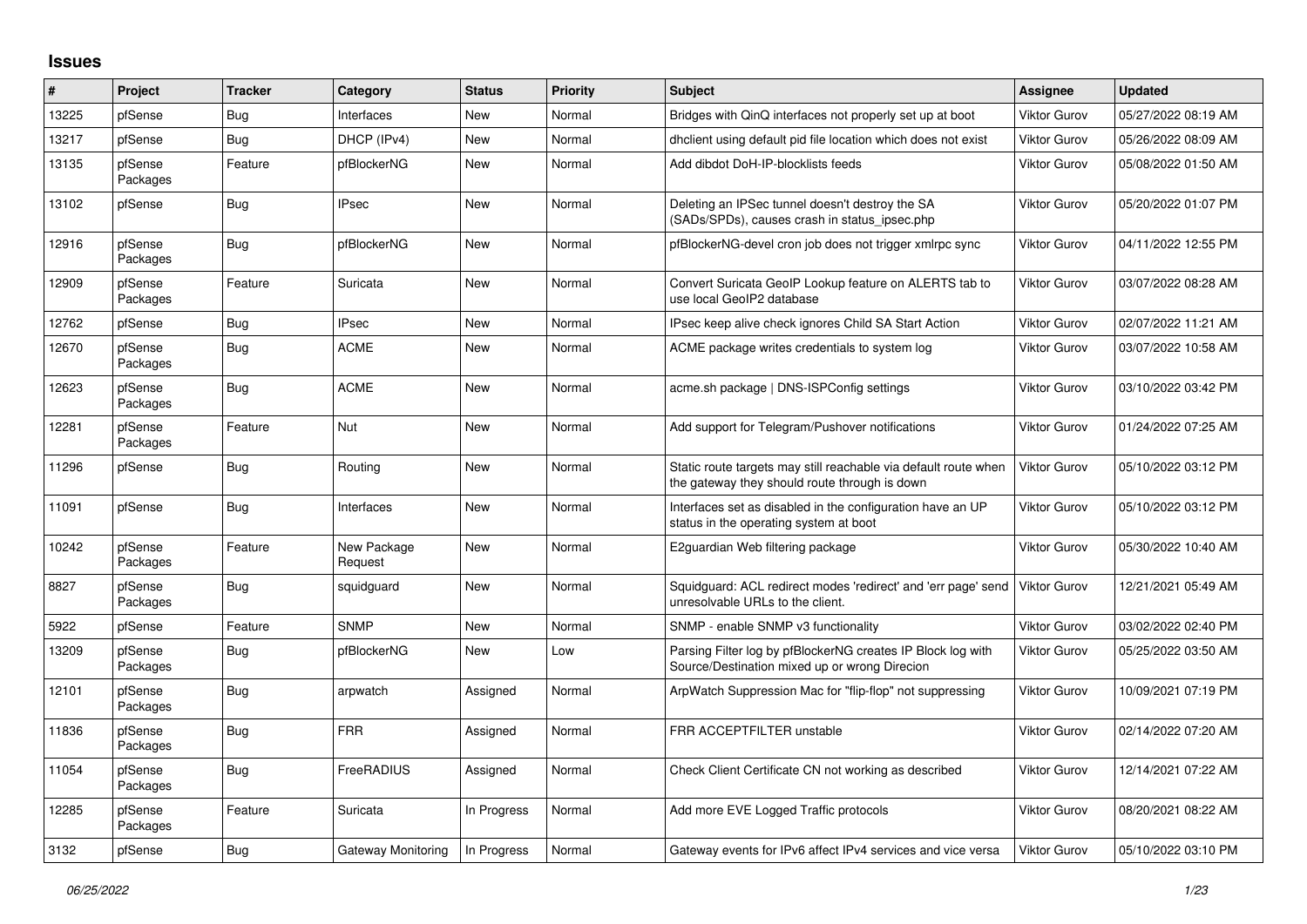| #     | Project             | <b>Tracker</b> | Category                    | <b>Status</b>                 | Priority | <b>Subject</b>                                                                                                                                 | <b>Assignee</b>     | <b>Updated</b>      |
|-------|---------------------|----------------|-----------------------------|-------------------------------|----------|------------------------------------------------------------------------------------------------------------------------------------------------|---------------------|---------------------|
| 13218 | pfSense             | Bug            | Interfaces                  | <b>Pull Request</b><br>Review | Normal   | GIF-based interface MTU is assigned to parent interface on<br>boot when parent interface is a LAGG                                             | <b>Viktor Gurov</b> | 05/27/2022 05:25 AM |
| 12965 | pfSense<br>Packages | Bug            | <b>FRR</b>                  | <b>Pull Request</b><br>Review | Normal   | FRR BFD peer configuration is handled incorrectly in some<br>cases                                                                             | <b>Viktor Gurov</b> | 03/22/2022 08:04 AM |
| 12920 | pfSense             | <b>Bug</b>     | Gateway Monitoring          | <b>Pull Request</b><br>Review | Normal   | Gateway behavior differs when the gateway does not exist in<br>config.xml                                                                      | Viktor Gurov        | 06/12/2022 01:27 PM |
| 12720 | pfSense             | Bug            | Rules / NAT                 | <b>Pull Request</b><br>Review | Normal   | Hide the "tag" field on non-floating tabs                                                                                                      | <b>Viktor Gurov</b> | 01/24/2022 03:11 PM |
| 12673 | pfSense             | Bug            | Dashboard                   | <b>Pull Request</b><br>Review | Normal   | Firewall Logs Widget fails to update at intervals below 5<br>seconds.                                                                          | <b>Viktor Gurov</b> | 05/17/2022 02:20 PM |
| 12431 | pfSense             | Todo           | Web Interface               | <b>Pull Request</b><br>Review | Normal   | GUI pages should use "POST" for AJAX calls, not "GET"                                                                                          | Viktor Gurov        | 05/17/2022 02:20 PM |
| 12385 | pfSense             | Bug            | <b>Virtual IP Addresses</b> | <b>Pull Request</b><br>Review | Normal   | delete VIP() does not check 1:1 NAT and Outbound NAT rules                                                                                     | <b>Viktor Gurov</b> | 05/17/2022 02:21 PM |
| 12225 | pfSense             | Bug            | Authentication              | <b>Pull Request</b><br>Review | Normal   | Group membership field is not needed for remote groups                                                                                         | <b>Viktor Gurov</b> | 05/17/2022 02:21 PM |
| 11570 | pfSense             | Regression     | Gateways                    | <b>Pull Request</b><br>Review | Normal   | Gateway monitoring services is not always restarted on<br>interface events, which may prevent a WAN from recovering<br>back to an online state | Viktor Gurov        | 06/22/2022 09:04 PM |
| 2386  | pfSense             | Feature        | Interfaces                  | <b>Pull Request</b><br>Review | Normal   | Bridge member that is not an assigned interface                                                                                                | Viktor Gurov        | 12/02/2020 06:01 AM |
| 11877 | pfSense             | <b>Bug</b>     | Web Interface               | <b>Pull Request</b><br>Review | Very Low | Labels and description dissapear in<br>firewall schedule edit.php                                                                              | <b>Viktor Gurov</b> | 05/17/2022 02:22 PM |
| 12354 | pfSense<br>Packages | Todo           | haproxy                     | Feedback                      | High     | Update haproxy-devel to mitigate CVE-2021-40346                                                                                                | Viktor Gurov        | 05/12/2022 08:50 AM |
| 11135 | pfSense<br>Packages | <b>Bug</b>     | haproxy                     | Feedback                      | High     | HAproxy OCSP reponse crontab bug                                                                                                               | <b>Viktor Gurov</b> | 09/10/2021 11:51 AM |
| 13034 | pfSense<br>Packages | <b>Bug</b>     | Zabbix                      | Feedback                      | Normal   | Zabbix6 Agent and Proxy fail to set the PSK from the web<br>GUI in its conf files                                                              | <b>Viktor Gurov</b> | 04/06/2022 11:59 AM |
| 13002 | pfSense<br>Packages | Regression     | <b>BIND</b>                 | Feedback                      | Normal   | BIND 9.16 13 could not find existing DNSSEC keys at<br>/cf/named/etc/namedb/keys due to directory change                                       | <b>Viktor Gurov</b> | 03/31/2022 12:14 PM |
| 12869 | pfSense<br>Packages | <b>Bug</b>     | <b>BIND</b>                 | Feedback                      | Normal   | Bind DNS Package AAAA filtering Broken on new ZFS<br>Installs                                                                                  | Viktor Gurov        | 03/09/2022 12:38 PM |
| 12865 | pfSense<br>Packages | Todo           | <b>RRD Summary</b>          | Feedback                      | Normal   | <b>RRD Summary improvements</b>                                                                                                                | <b>Viktor Gurov</b> | 03/04/2022 12:20 PM |
| 12706 | pfSense<br>Packages | Bug            | pfBlockerNG                 | Feedback                      | Normal   | pfBlockerNG and unbound does not work after switching /var<br>to RAM disk                                                                      | <b>Viktor Gurov</b> | 03/24/2022 10:47 AM |
| 12683 | pfSense<br>Packages | Bug            | Snort                       | Feedback                      | Normal   | snort get vpns list() does not include OpenVPN CSO                                                                                             | <b>Viktor Gurov</b> | 02/15/2022 10:47 AM |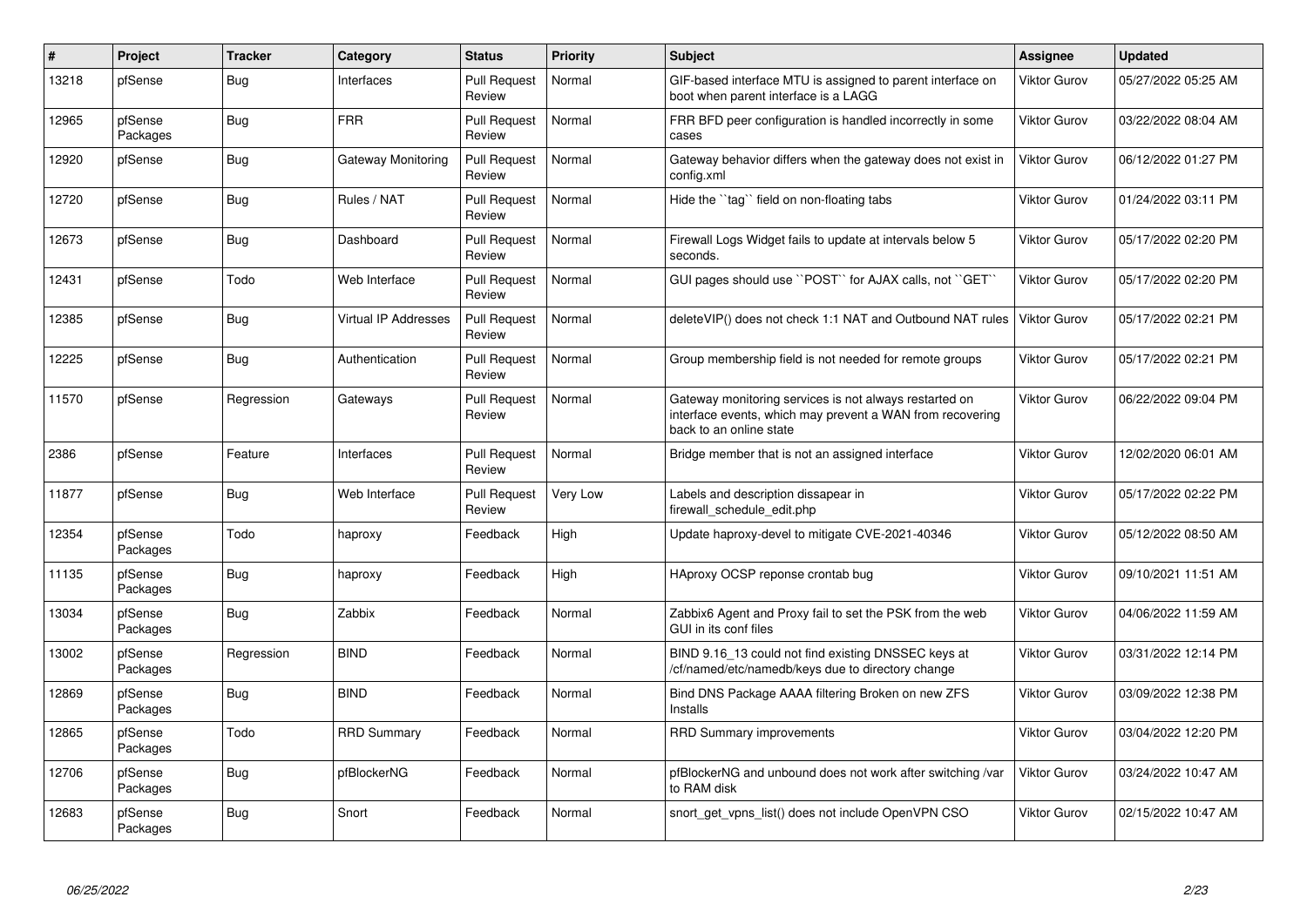| #     | Project             | <b>Tracker</b> | Category      | <b>Status</b> | <b>Priority</b> | <b>Subject</b>                                                                  | Assignee            | <b>Updated</b>      |
|-------|---------------------|----------------|---------------|---------------|-----------------|---------------------------------------------------------------------------------|---------------------|---------------------|
| 12653 | pfSense<br>Packages | Regression     | <b>FRR</b>    | Feedback      | Normal          | RIP related startup error                                                       | <b>Viktor Gurov</b> | 12/30/2021 08:37 AM |
| 12506 | pfSense<br>Packages | Bug            | Suricata      | Feedback      | Normal          | Only selected instance is restarted on suppress list change                     | Viktor Gurov        | 12/01/2021 04:43 AM |
| 12351 | pfSense<br>Packages | Todo           | pfBlockerNG   | Feedback      | Normal          | Remove non-functional feeds                                                     | Viktor Gurov        | 02/04/2022 02:29 PM |
| 12322 | pfSense<br>Packages | Bug            | Suricata      | Feedback      | Normal          | Suricata creates invalid HOME NET entries                                       | <b>Viktor Gurov</b> | 09/10/2021 11:42 AM |
| 12292 | pfSense<br>Packages | Feature        | Suricata      | Feedback      | Normal          | GeoIP look on the Alerts, Blocked and Files pages                               | Viktor Gurov        | 08/23/2021 08:16 AM |
| 12278 | pfSense<br>Packages | Regression     | Zabbix        | Feedback      | Normal          | Invalid plugin_certificates() function name                                     | <b>Viktor Gurov</b> | 08/19/2021 05:52 AM |
| 12206 | pfSense<br>Packages | <b>Bug</b>     | NET-SNMP      | Feedback      | Normal          | Certificate Manager page doesn't show Net-SNMP used<br>certificates             | <b>Viktor Gurov</b> | 12/30/2021 09:40 AM |
| 12167 | pfSense<br>Packages | Bug            | <b>FRR</b>    | Feedback      | Normal          | BGP TCP setkey not set if neighbor is in peer group                             | Viktor Gurov        | 09/16/2021 09:38 AM |
| 12036 | pfSense<br>Packages | <b>Bug</b>     | Zabbix        | Feedback      | Normal          | Certificate Manager page do not show Zabbix used<br>certificates                | <b>Viktor Gurov</b> | 07/15/2021 11:46 AM |
| 11961 | pfSense<br>Packages | <b>Bug</b>     | <b>FRR</b>    | Feedback      | Normal          | FRR OSPF add unwanted area 0 authentication to router<br>ospf                   | <b>Viktor Gurov</b> | 09/16/2021 10:25 PM |
| 11937 | pfSense<br>Packages | Bug            | haproxy       | Feedback      | Normal          | HAproxy "Use Client-IP" option breaks Captive Portal                            | <b>Viktor Gurov</b> | 06/22/2021 08:48 AM |
| 11847 | pfSense<br>Packages | Bug            | <b>FRR</b>    | Feedback      | Normal          | Filters not applied to PEER Groups                                              | <b>Viktor Gurov</b> | 07/30/2021 07:45 PM |
| 11756 | pfSense<br>Packages | Bug            | haproxy       | Feedback      | Normal          | HaProxy does not transfer backend states during reload                          | Viktor Gurov        | 07/14/2021 01:21 PM |
| 11746 | pfSense<br>Packages | <b>Bug</b>     | FreeRADIUS    | Feedback      | Normal          | Second LDAP server configuration misses the ipaNThash<br>control attribute      | Viktor Gurov        | 07/14/2021 01:44 PM |
| 11738 | pfSense<br>Packages | Regression     | squidguard    | Feedback      | Normal          | SquidGuard 1.16.18 17 Not Filtering Blacklist<br>No-Transparent Mode            | Viktor Gurov        | 12/21/2021 05:48 AM |
| 11693 | pfSense<br>Packages | <b>Bug</b>     | <b>FRR</b>    | Feedback      | Normal          | IPv6 static routing fails                                                       | <b>Viktor Gurov</b> | 04/26/2022 08:50 AM |
| 11681 | pfSense<br>Packages | <b>Bug</b>     | <b>FRR</b>    | Feedback      | Normal          | FRR generates invalid BFD configuration after removing<br>interfaces            | Viktor Gurov        | 07/14/2021 04:40 PM |
| 11515 | pfSense<br>Packages | <b>Bug</b>     | node_exporter | Feedback      | Normal          | node exporter 0.18.1 1 - Unable to interact or start the<br>service from web ui | <b>Viktor Gurov</b> | 07/14/2021 12:37 PM |
| 11491 | pfSense<br>Packages | <b>Bug</b>     | haproxy       | Feedback      | Normal          | haproxy-devel v0.62_2 - startup error 'httpchk'                                 | Viktor Gurov        | 06/22/2021 08:46 AM |
| 11477 | pfSense<br>Packages | <b>Bug</b>     | <b>FRR</b>    | Feedback      | Normal          | FRR does not recognize some BFD options                                         | Viktor Gurov        | 02/26/2021 10:52 PM |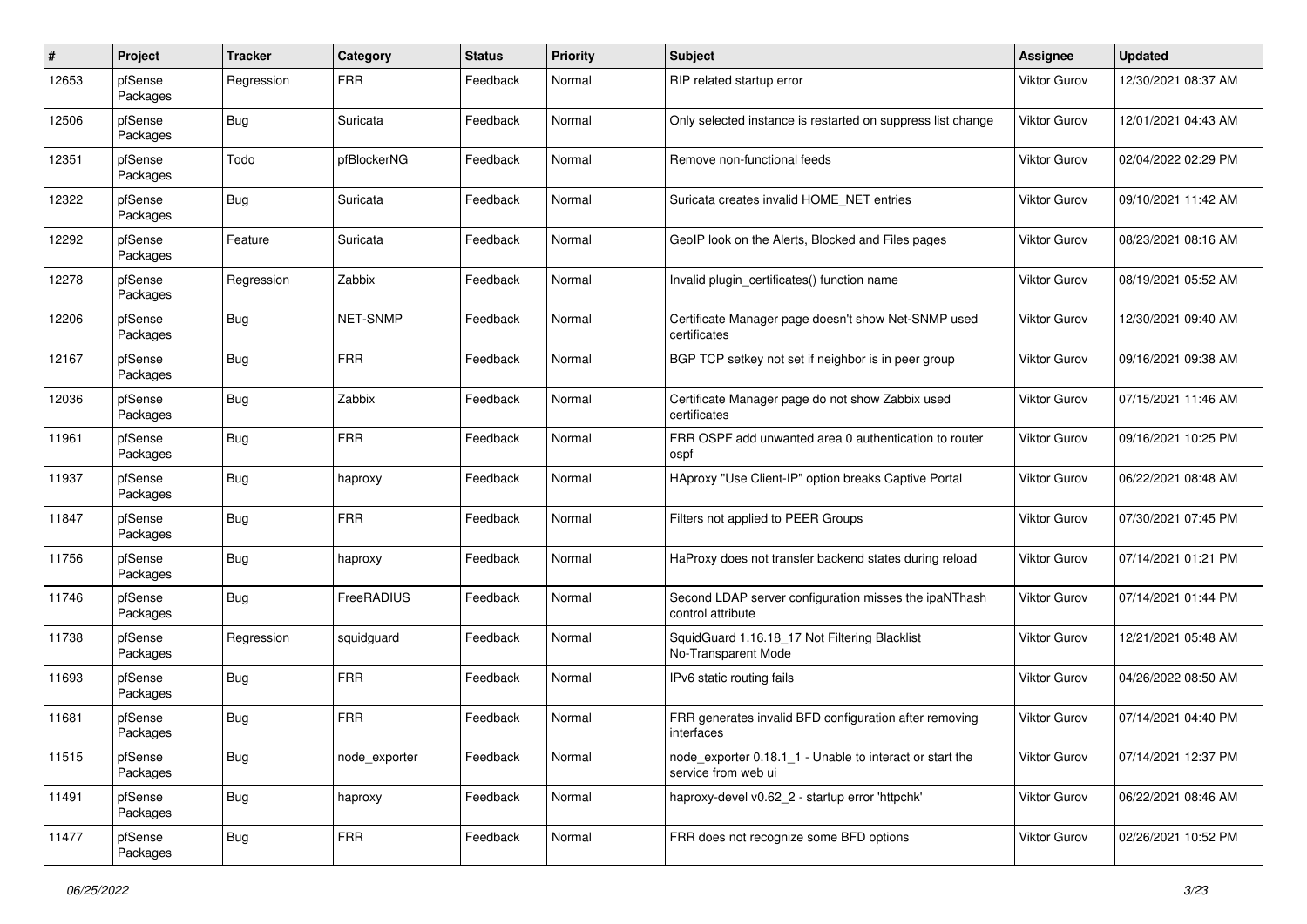| $\#$  | Project             | <b>Tracker</b> | Category    | <b>Status</b> | <b>Priority</b> | Subject                                                                                       | <b>Assignee</b>     | <b>Updated</b>      |
|-------|---------------------|----------------|-------------|---------------|-----------------|-----------------------------------------------------------------------------------------------|---------------------|---------------------|
| 11404 | pfSense<br>Packages | Bug            | <b>FRR</b>  | Feedback      | Normal          | Incorrect prefix/access lists migration on update                                             | <b>Viktor Gurov</b> | 02/18/2021 09:49 AM |
| 11388 | pfSense<br>Packages | Bug            | FreeRADIUS  | Feedback      | Normal          | Captive Portal authentication error with MySQL backend                                        | <b>Viktor Gurov</b> | 02/10/2021 08:54 AM |
| 11331 | pfSense<br>Packages | Bug            | FreeRADIUS  | Feedback      | Normal          | FreeRADIUS latest package upgrade broke Plain Mac<br>Authentication                           | Viktor Gurov        | 01/30/2021 10:08 AM |
| 11295 | pfSense<br>Packages | Feature        | pfBlockerNG | Feedback      | Normal          | DNSBL IDN support                                                                             | <b>Viktor Gurov</b> | 09/10/2021 11:33 AM |
| 11274 | pfSense<br>Packages | Bug            | ntop        | Feedback      | Normal          | ntopng https web server does not present full certificate chain                               | Viktor Gurov        | 01/28/2021 09:51 AM |
| 11248 | pfSense<br>Packages | Feature        | squidguard  | Feedback      | Normal          | SafeSearch update                                                                             | Viktor Gurov        | 01/28/2021 10:01 AM |
| 11210 | pfSense<br>Packages | Feature        | Suricata    | Feedback      | Normal          | 3rd party rulesets                                                                            | Viktor Gurov        | 11/24/2021 04:21 AM |
| 11180 | pfSense<br>Packages | Bug            | Filer       | Feedback      | Normal          | Filer run action for files on sync that wan't been modified                                   | Viktor Gurov        | 01/08/2021 07:27 AM |
| 11155 | pfSense<br>Packages | Feature        | pfBlockerNG | Feedback      | Normal          | SafeSearch AAAA                                                                               | <b>Viktor Gurov</b> | 02/05/2021 04:54 AM |
| 11098 | pfSense<br>Packages | Bug            | Backup      | Feedback      | Normal          | Backup Files and Directories plugin crashes firewall if /root<br>specified as backup location | Viktor Gurov        | 12/23/2021 10:45 AM |
| 10908 | pfSense<br>Packages | Feature        | FreeRADIUS  | Feedback      | Normal          | FreeRADIUS server certificate not using full CA chain                                         | <b>Viktor Gurov</b> | 04/22/2022 02:19 AM |
| 10872 | pfSense<br>Packages | Feature        | Suricata    | Feedback      | Normal          | Add adjustable notification for Severity Alert                                                | Viktor Gurov        | 08/20/2021 07:52 AM |
| 10871 | pfSense<br>Packages | Feature        | FreeRADIUS  | Feedback      | Normal          | Extra time period counters for SQL backend                                                    | Viktor Gurov        | 04/22/2022 02:19 AM |
| 10779 | pfSense<br>Packages | Feature        | haproxy     | Feedback      | Normal          | HAProxy SSL/TLS Compatibility Mode                                                            | Viktor Gurov        | 04/22/2022 02:20 AM |
| 10739 | pfSense<br>Packages | Feature        | haproxy     | Feedback      | Normal          | Update HAproxy-devel package to 2.2 and HAproxy to 2.0                                        | Viktor Gurov        | 10/03/2021 03:53 PM |
| 10572 | pfSense<br>Packages | Bug            | Squid       | Feedback      | Normal          | STARTTLS option is ignored                                                                    | Viktor Gurov        | 04/22/2022 02:20 AM |
| 10541 | pfSense<br>Packages | Feature        | Squid       | Feedback      | Normal          | Squid failover and load balancing                                                             | Viktor Gurov        | 01/14/2021 07:34 AM |
| 10450 | pfSense<br>Packages | Bug            | Squid       | Feedback      | Normal          | Squid reverse proxy switching peers                                                           | Viktor Gurov        | 04/22/2022 02:21 AM |
| 9982  | pfSense<br>Packages | Feature        | Squid       | Feedback      | Normal          | basic_Idap_auth TLS connection                                                                | Viktor Gurov        | 04/22/2022 02:21 AM |
| 9852  | pfSense<br>Packages | Feature        | Suricata    | Feedback      | Normal          | show File-Store directory listing                                                             | Viktor Gurov        | 08/20/2021 07:52 AM |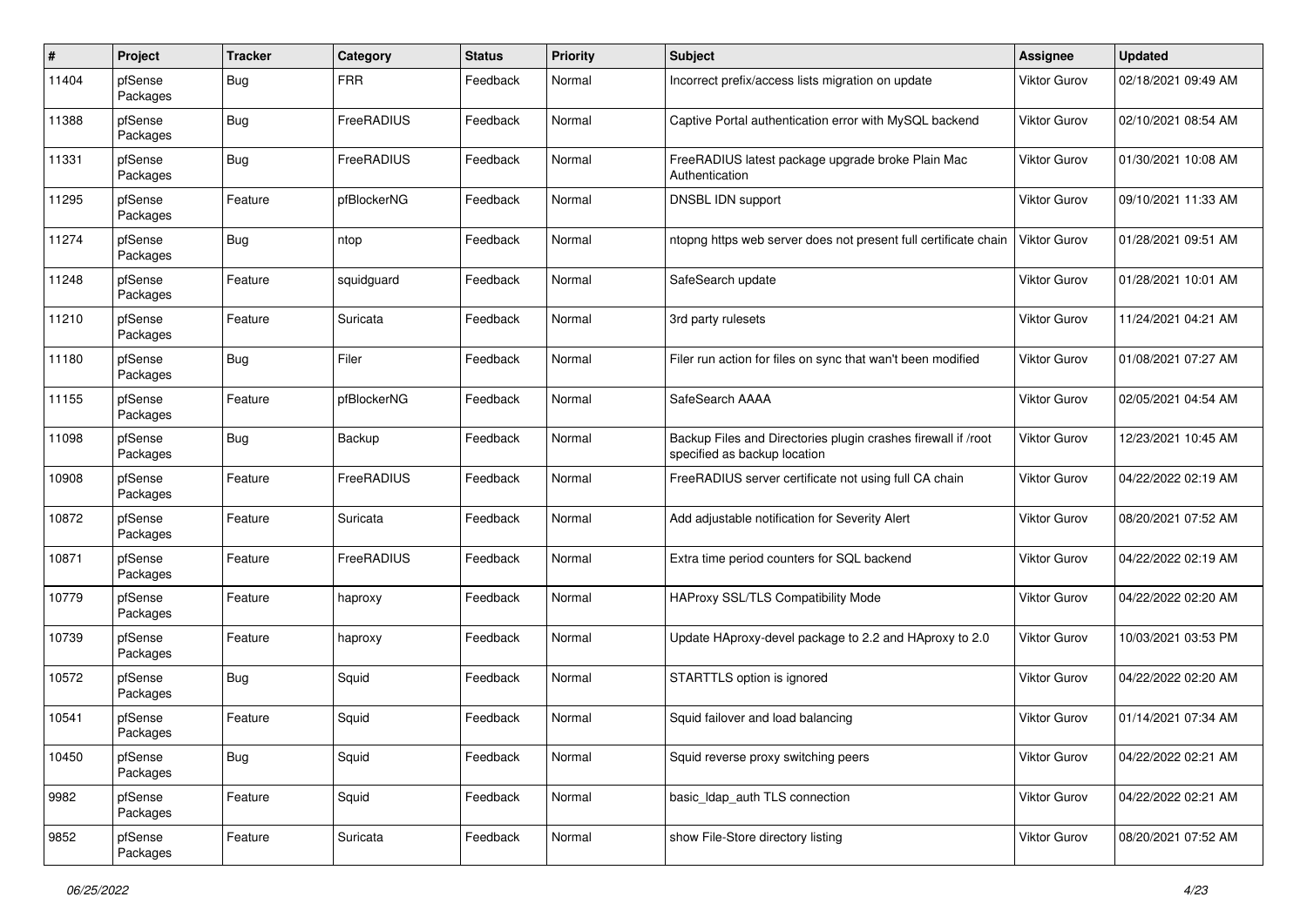| $\pmb{\#}$ | Project             | <b>Tracker</b> | Category                | <b>Status</b>                 | <b>Priority</b> | <b>Subject</b>                                                                        | <b>Assignee</b>                | <b>Updated</b>      |
|------------|---------------------|----------------|-------------------------|-------------------------------|-----------------|---------------------------------------------------------------------------------------|--------------------------------|---------------------|
| 9721       | pfSense<br>Packages | Feature        | Squid                   | Feedback                      | Normal          | add squidclient -h 127.0.0.1 mgr:info output to Diagnostics /<br>Squid and status.php | <b>Viktor Gurov</b>            | 04/22/2022 02:21 AM |
| 6964       | pfSense<br>Packages | Bug            | Suricata                | Feedback                      | Normal          | Host OS Policy Assignment broken when using "Import" or<br>"Aliases" buttons          | <b>Viktor Gurov</b>            | 08/20/2021 07:52 AM |
| 4088       | pfSense<br>Packages | Bug            | squidguard              | Feedback                      | Normal          | Buggy squidgurd config file is created                                                | Viktor Gurov                   | 01/28/2021 10:01 AM |
| 12264      | pfSense<br>Packages | Bug            | Squid                   | Feedback                      | Low             | Stray <table> line in squid monitor.php</table>                                       | <b>Viktor Gurov</b>            | 12/23/2021 10:53 AM |
| 11343      | pfSense<br>Packages | Bug            | <b>BIND</b>             | Feedback                      | Low             | Invalid link to pfSense-pkg-bind changelog                                            | <b>Viktor Gurov</b>            | 04/05/2022 08:12 AM |
| 8794       | pfSense             | Feature        | <b>NTPD</b>             | New                           | Normal          | NTP authentiction                                                                     | Tod L                          | 08/05/2021 01:20 AM |
| 13298      | pfSense             | Bug            | <b>Dynamic DNS</b>      | <b>Pull Request</b><br>Review | Normal          | Dynv6 does not check response code when updating                                      | <b>Tiago Beling</b><br>d'Avila | 06/24/2022 07:47 AM |
| 13114      | pfSense<br>Packages | <b>Bug</b>     | <b>BIND</b>             | Feedback                      | Normal          | BIND calls rndc in rc stop when named is not running                                  | <b>Stuart Wyatt</b>            | 05/04/2022 12:41 PM |
| 11352      | pfSense             | Bug            | FreeBSD                 | <b>New</b>                    | Low             | CTF types > 2^15 in the pfSense kernel config results in<br>DTrace failing            | Scott Long                     | 03/17/2021 02:52 AM |
| 8179       | pfSense             | Bug            | DHCP (IPv4)             | Feedback                      | Normal          | Incorrect reverse DNS zone in DHCP server config for<br>non-octet-aligned subnet mask | Renato Botelho                 | 02/09/2022 11:17 PM |
| 13282      | pfSense Plus        | Bug            | Aliases / Tables        | <b>New</b>                    | Normal          | FQDN Aliases Break if an Invalid Domain is Present in the<br>Chain                    | Reid Linnemann                 | 06/18/2022 03:12 PM |
| 1831       | pfSense             | Feature        | <b>Captive Portal</b>   | New                           | Normal          | Captive portal IPv6 support                                                           | Reid Linnemann                 | 05/25/2022 07:57 AM |
| 13226      | pfSense             | Bug            | <b>Captive Portal</b>   | Confirmed                     | Normal          | Captive Portal doesn't disconnect established OpenVPN link                            | Reid Linnemann                 | 05/30/2022 10:38 AM |
| 9296       | pfSense             | <b>Bug</b>     | Aliases / Tables        | Confirmed                     | Low             | Alias content is sometimes incomplete when mixing FQDN<br>and IP address              | Reid Linnemann                 | 06/18/2022 03:12 PM |
| 13215      | pfSense             | Bug            | <b>Captive Portal</b>   | Assigned                      | Normal          | Allowed MAC/IP/Hostname traffic counts for authorized users                           | Reid Linnemann                 | 05/31/2022 05:31 PM |
| 11545      | pfSense             | Regression     | Interfaces              | Feedback                      | Normal          | Primary interface address is not always used when VIPs are<br>present                 | Reid Linnemann                 | 06/24/2022 10:25 AM |
| 7216       | pfSense             | Feature        | Web Interface           | <b>New</b>                    | Normal          | Allow user to choose date display format                                              | <b>Phillip Davis</b>           | 02/02/2018 04:20 PM |
| 4451       | pfSense             | <b>Bug</b>     | DHCP (IPv4)             | New                           | Low             | Status DHCP Leases shows double entries for static entries<br>without IP address      | <b>Phillip Davis</b>           | 05/21/2022 04:55 PM |
| 11498      | pfSense             | Feature        | WireGuard               | <b>New</b>                    | Normal          | WireGuard does not pass multicast traffic to peer                                     | Peter Grehan                   | 03/19/2021 10:59 AM |
| 12462      | pfSense<br>Packages | Feature        | Telegraf                | <b>Pull Request</b><br>Review | Normal-package  | Telegraf: Add "devfs" to ignore_fs                                                    | Offstage Roller                | 10/18/2021 09:03 AM |
| 9970       | pfSense             | Feature        | <b>Captive Portal</b>   | New                           | Low             | Captive Portal and SAML2 Integration                                                  | Mauro Braggio                  | 10/12/2020 07:39 AM |
| 2693       | pfSense             | Feature        | Console Menu            | New                           | Normal          | Allow mapping mapping non-physical interfaces via console                             | Mathieu Simon                  | 11/27/2012 03:00 PM |
| 13014      | pfSense             | <b>Bug</b>     | <b>IPsec</b>            | New                           | Normal          | Charon.vici can get in a bad state                                                    | Mateusz Guzik                  | 05/24/2022 05:05 PM |
| 12849      | pfSense             | Bug            | <b>Operating System</b> | New                           | Normal          | pfsync kernel crash on reboot                                                         | Mateusz Guzik                  | 02/22/2022 02:02 PM |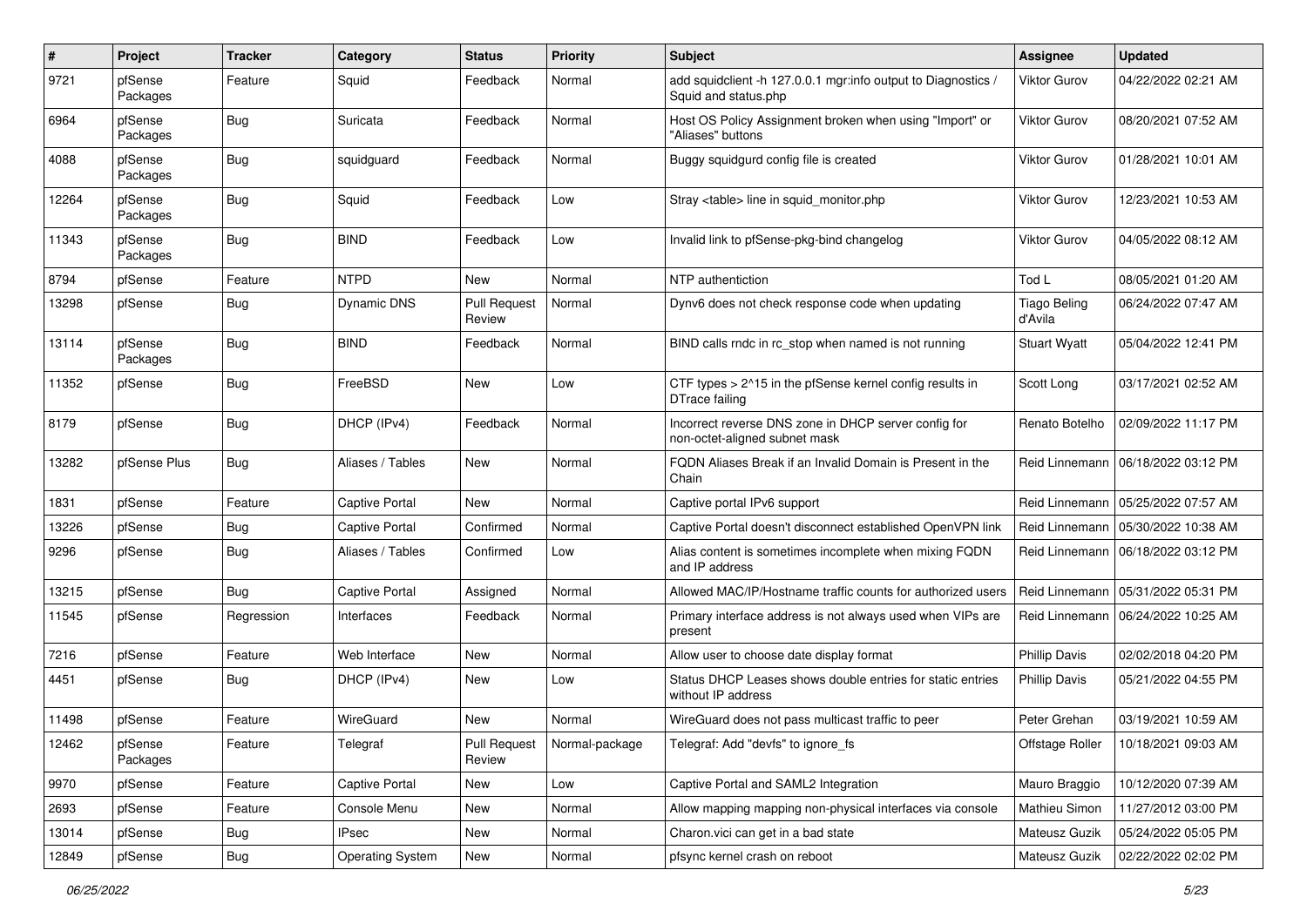| #     | Project      | <b>Tracker</b> | Category                            | <b>Status</b>                 | <b>Priority</b> | <b>Subject</b>                                                                                              | Assignee              | <b>Updated</b>      |
|-------|--------------|----------------|-------------------------------------|-------------------------------|-----------------|-------------------------------------------------------------------------------------------------------------|-----------------------|---------------------|
| 12079 | pfSense      | <b>Bug</b>     | <b>IGMP Proxy</b>                   | New                           | Normal          | IGMPProxy: kernel panic, Sleeping thread owns a<br>non-sleepable lock                                       | <b>Mateusz Guzik</b>  | 05/10/2022 03:14 PM |
| 12144 | pfSense      | <b>Bug</b>     | <b>Operating System</b>             | In Progress                   | Normal          | Bug in "df -t" filtering if two filesystems use the same<br>mountpoint                                      | <b>Mateusz Guzik</b>  | 09/10/2021 10:07 AM |
| 12547 | pfSense      | <b>Bug</b>     | <b>Operating System</b>             | Feedback                      | Normal          | unsheduled system reboot/crash                                                                              | Mateusz Guzik         | 12/01/2021 01:20 PM |
| 9349  | pfSense      | <b>Bug</b>     | <b>IPsec</b>                        | Confirmed                     | Normal          | IPSec service start/stop/restart fails after settings change                                                | Markus<br>Stockhausen | 10/30/2020 01:33 PM |
| 13243 | pfSense      | <b>Bug</b>     | OpenVPN                             | <b>Pull Request</b><br>Review | Normal          | OpenVPN status for multi-user VPN shows info icon to<br>display RADIUS rules when there are none to display | Marcos<br>Mendoza     | 06/19/2022 05:53 PM |
| 13094 | pfSense      | Feature        | Packet Capture                      | <b>Pull Request</b><br>Review | Normal          | Allow packet capture filtering in tagged packets                                                            | Marcos<br>Mendoza     | 04/24/2022 06:06 PM |
| 12495 | pfSense      | Feature        | Dynamic DNS                         | <b>Pull Request</b><br>Review | Normal          | DynDNS: add deSEC IPv4&v6 simultaneos update                                                                | Lukas Wiest           | 11/01/2021 08:53 AM |
| 12494 | pfSense      | Feature        | Dynamic DNS                         | <b>Pull Request</b><br>Review | Normal          | DynDNS: make simultaneous update of IP and LegacyIP<br>possible                                             | <b>Lukas Wiest</b>    | 11/01/2021 08:52 AM |
| 8964  | pfSense      | <b>Bug</b>     | <b>IPsec</b>                        | New                           | High            | IPsec async cryptography advanced setting - TCP traffic not<br>passing through                              | Luiz Souza            | 12/08/2020 12:09 PM |
| 11626 | pfSense Plus | <b>Bug</b>     | Authentication                      | New                           | Normal          | Google LDAP connection failed due to lack of SNI for TLS 1.3 Luiz Souza                                     |                       | 06/25/2022 05:34 PM |
| 10875 | pfSense      | <b>Bug</b>     | Gateways                            | New                           | Normal          | PPP periodic reset does not fully restore gateway group<br>round-robin functionality                        | Luiz Souza            | 11/05/2020 07:44 AM |
| 10708 | pfSense      | <b>Bug</b>     | Upgrade                             | New                           | Normal          | ZFS bootpool boot symlink issue                                                                             | Luiz Souza            | 03/08/2021 07:03 AM |
| 8815  | pfSense      | <b>Bug</b>     | Interfaces                          | New                           | Normal          | IP addresses are removed from interfaces when link is lost<br>and either IPv4 or IPv6 is dynamic            | Luiz Souza            | 07/21/2021 07:49 AM |
| 8324  | pfSense      | <b>Bug</b>     | Hardware / Drivers                  | <b>New</b>                    | Normal          | bxe cards require promisc for OSPF                                                                          | Luiz Souza            | 05/25/2020 03:19 PM |
| 8100  | pfSense      | <b>Bug</b>     | CARP                                | New                           | Normal          | pfsync Initially Deletes States on Primary for Connections<br>Established through Secondary                 | Luiz Souza            | 02/08/2022 12:59 PM |
| 8013  | pfSense      | <b>Bug</b>     | <b>IPsec</b>                        | <b>New</b>                    | Normal          | IPsec MSS clamping value shared for IPv4 and IPv6                                                           | Luiz Souza            | 10/28/2021 01:37 PM |
| 7235  | pfSense      | <b>Bug</b>     | <b>IPsec</b>                        | New                           | Normal          | 4860 has not got significant IPsec performance rising with<br>enabled HW acceleration                       | Luiz Souza            | 12/18/2021 04:32 PM |
| 7212  | pfSense      | Feature        | Hardware / Drivers                  | <b>New</b>                    | Normal          | Provide Driver for SG-1000 Crypto Accelerator                                                               | Luiz Souza            | 08/20/2019 08:46 AM |
| 6295  | pfSense      | <b>Bug</b>     | <b>Traffic Shaper</b><br>(Limiters) | <b>New</b>                    | Normal          | Crash upon applying CODELQ to untagged parent interface<br>when also applied to daughter VLAN               | Luiz Souza            | 08/20/2019 02:44 PM |
| 4796  | pfSense      | Feature        | Routing                             | New                           | Normal          | Support Multiple FIBs in pfSense                                                                            | Luiz Souza            | 09/22/2017 12:12 AM |
| 4479  | pfSense      | Bug            | <b>Operating System</b>             | New                           | Normal          | Firewall rules won't match GRE interface after applying<br>IPSEC transport encryption on GRE tunnel         | Luiz Souza            | 08/20/2021 08:46 AM |
| 1819  | pfSense      | Bug            | <b>DNS Resolver</b>                 | New                           | Normal          | DNS Resolver Not Registering DHCP Server Specified<br>Domain Name                                           | Luiz Souza            | 04/28/2022 01:53 PM |
| 8192  | pfSense      | Bug            | Gateway Monitoring                  | New                           | Low             | dpinger - Change in ISP link-local IPv6 address drops<br>connectivity                                       | Luiz Souza            | 11/05/2020 07:31 AM |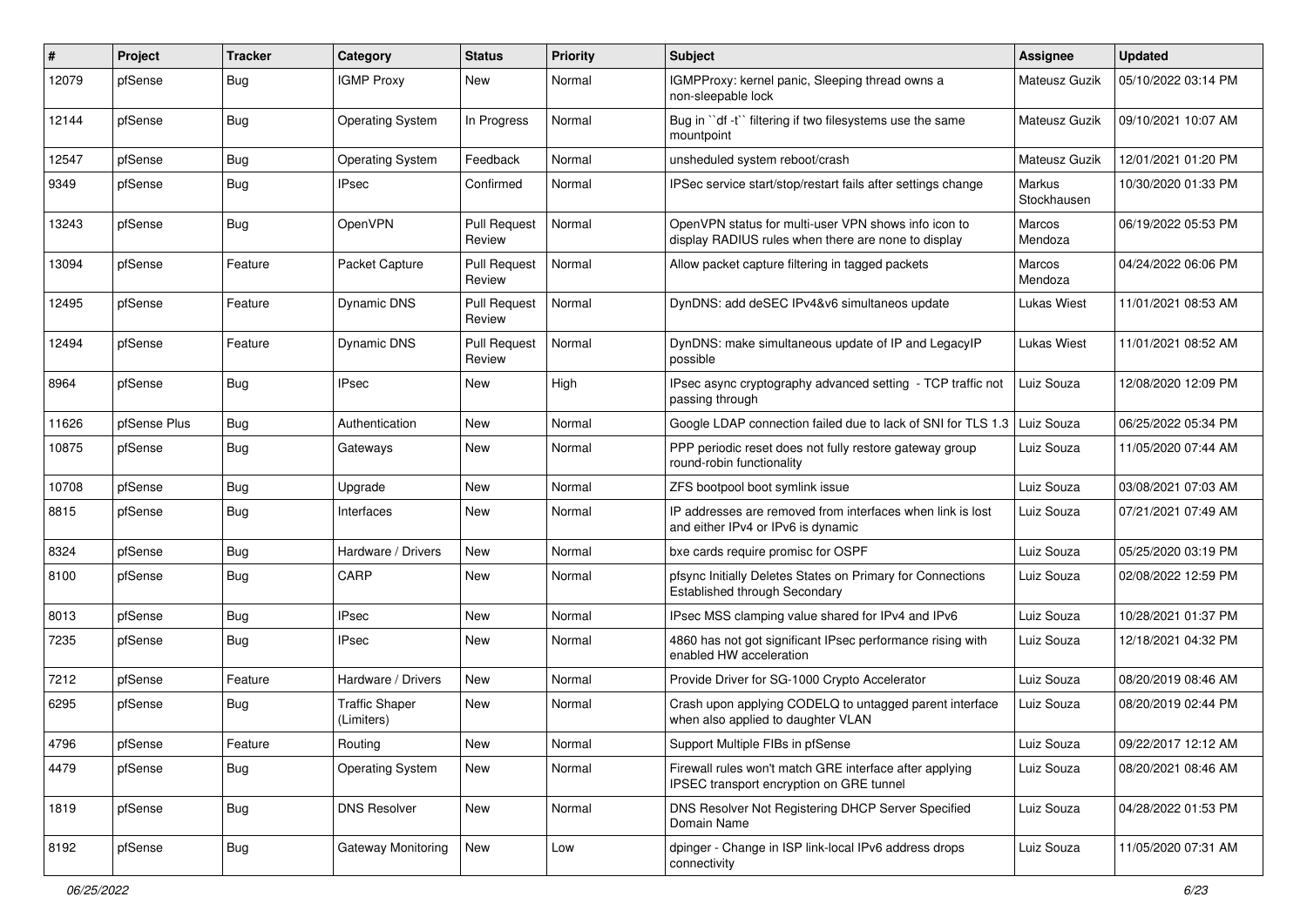| #     | Project             | <b>Tracker</b> | Category                            | <b>Status</b>                 | <b>Priority</b> | Subject                                                                                           | <b>Assignee</b> | <b>Updated</b>      |
|-------|---------------------|----------------|-------------------------------------|-------------------------------|-----------------|---------------------------------------------------------------------------------------------------|-----------------|---------------------|
| 6023  | pfSense<br>Packages | <b>Bug</b>     | Suricata                            | New                           | Low             | Traffic Shaper (pfsense 2.3) Suricata V3.0 Inline Mode<br>Operation                               | Luiz Souza      | 04/15/2016 05:59 AM |
| 6333  | pfSense             | Bug            | Gateway Monitoring                  | Confirmed                     | Normal          | Bootup starts/restarts dpinger multiple times                                                     | Luiz Souza      | 11/16/2020 01:11 PM |
| 6220  | pfSense             | <b>Bug</b>     | <b>Operating System</b>             | Confirmed                     | Normal          | state mismatch with host-initiated traffic matching binat to IP<br>not locally assigned           | Luiz Souza      | 06/08/2016 09:23 AM |
| 4406  | pfSense             | Bug            | <b>Operating System</b>             | Confirmed                     | Normal          | ALTQ problems with wireless cloned interfaces                                                     | Luiz Souza      | 11/19/2015 12:06 AM |
| 3824  | pfSense             | <b>Bug</b>     | <b>Traffic Shaper</b><br>(Limiters) | Confirmed                     | Normal          | Limiters on bridge break traffic outside locally-configured IP<br>subnets                         | Luiz Souza      | 11/03/2016 07:16 PM |
| 4298  | pfSense             | Bug            | <b>SNMP</b>                         | Assigned                      | Very Low        | Excessive errors from snmpd                                                                       | Luiz Souza      | 09/13/2020 08:21 AM |
| 8611  | pfSense             | Bug            | Interfaces                          | In Progress                   | Normal          | unable to receive IPv6 RA's on SG-1000, default route lost                                        | Luiz Souza      | 02/01/2021 03:31 PM |
| 7389  | pfSense             | Bug            | <b>Traffic Shaper</b><br>(Limiters) | In Progress                   | Normal          | Limiter does not work with transparent proxy                                                      | Luiz Souza      | 02/01/2021 03:31 PM |
| 4405  | pfSense             | Feature        | <b>Traffic Shaper</b><br>(ALTQ)     | In Progress                   | Normal          | Traffic shaping doesn't work when applied to a bridge<br>interface                                | Luiz Souza      | 02/09/2021 12:05 PM |
| 10904 | pfSense             | Feature        | <b>DHCP Relay</b>                   | <b>Pull Request</b><br>Review | Normal          | Support vti interfaces in dhcrelay                                                                | Luiz Souza      | 10/12/2020 07:35 AM |
| 9123  | pfSense             | <b>Bug</b>     | Interfaces                          | Feedback                      | Very High       | Adding/configuring vlan on ixl-devices causes<br>aq_add_macvlan err -53, aq_error 14              | Luiz Souza      | 05/16/2022 07:57 AM |
| 11797 | pfSense<br>Packages | Bug            | <b>Status Traffic Totals</b>        | New                           | Normal          | Traffic Totals lost upon reboot when using a ramdisk for /var<br>and /tmp                         | John Cornwell   | 04/10/2021 06:27 PM |
| 6742  | pfSense             | Feature        | Authentication                      | New                           | Normal          | OAuth2 authentication for OpenVPN (and for FreeRadius)                                            | Jim Thompson    | 10/19/2020 09:19 AM |
| 5616  | pfSense             | Feature        | Wireless                            | New                           | Normal          | <b>Incorrect Wireless Channel</b>                                                                 | Jim Thompson    | 10/09/2016 03:33 PM |
| 4632  | pfSense             | Feature        | <b>Operating System</b>             | New                           | Normal          | Support for Multipath TCP (MPTCP)                                                                 | Jim Thompson    | 03/01/2022 05:39 AM |
| 3377  | pfSense             | Feature        | <b>Captive Portal</b>               | <b>New</b>                    | Normal          | OAuth2 authentication in captive portal                                                           | Jim Thompson    | 10/19/2020 09:13 AM |
| 13255 | pfSense<br>Packages | Todo           | OpenVPN Client<br>Export            | New                           | Normal          | Set PKCS#12 algorithm when exporting OpenVPN ZIP or<br>Windows bundles                            | Jim Pingle      | 06/08/2022 10:37 AM |
| 13228 | pfSense             | Bug            | Interfaces                          | <b>New</b>                    | Normal          | Recovering interface gateway may not be added back into<br>gateway groups and rules when expected | Jim Pingle      | 05/28/2022 01:14 PM |
| 13108 | pfSense Docs        | Todo           | Installation /<br>Upgrades          | New                           | Normal          | ZFS filesystem implications                                                                       | Jim Pingle      | 04/27/2022 03:18 PM |
| 13090 | pfSense             | Bug            | OpenVPN                             | New                           | Normal          | OpenVPN: do not use legacy deprecated netbios settings                                            | Jim Pingle      | 04/22/2022 11:19 AM |
| 13089 | pfSense             | <b>Bug</b>     | OpenVPN                             | New                           | Normal          | OpenVPN: fix some netbios options were preserved even if<br>teh Netbios option was unchecked      | Jim Pingle      | 04/22/2022 11:06 AM |
| 13088 | pfSense             | Bug            | OpenVPN                             | New                           | Normal          | OpenVPN Client Overrides: properly hide/show form fields                                          | Jim Pingle      | 06/08/2022 09:15 AM |
| 13054 | pfSense             | Feature        | Package System                      | New                           | Normal          | Package plugin hook for web server configuration stanzas                                          | Jim Pingle      | 04/12/2022 03:04 PM |
| 13020 | pfSense Docs        | Todo           | <b>Firewall Rules</b>               | New                           | Normal          | easyrule command documentation should document<br>permissible wildcards                           | Jim Pingle      | 04/04/2022 08:01 AM |
| 12978 | pfSense Docs        | Correction     | Monitoring                          | New                           | Normal          | Correction to iftop section of Monitoring Bandwidth Usage                                         | Jim Pingle      | 03/23/2022 11:18 AM |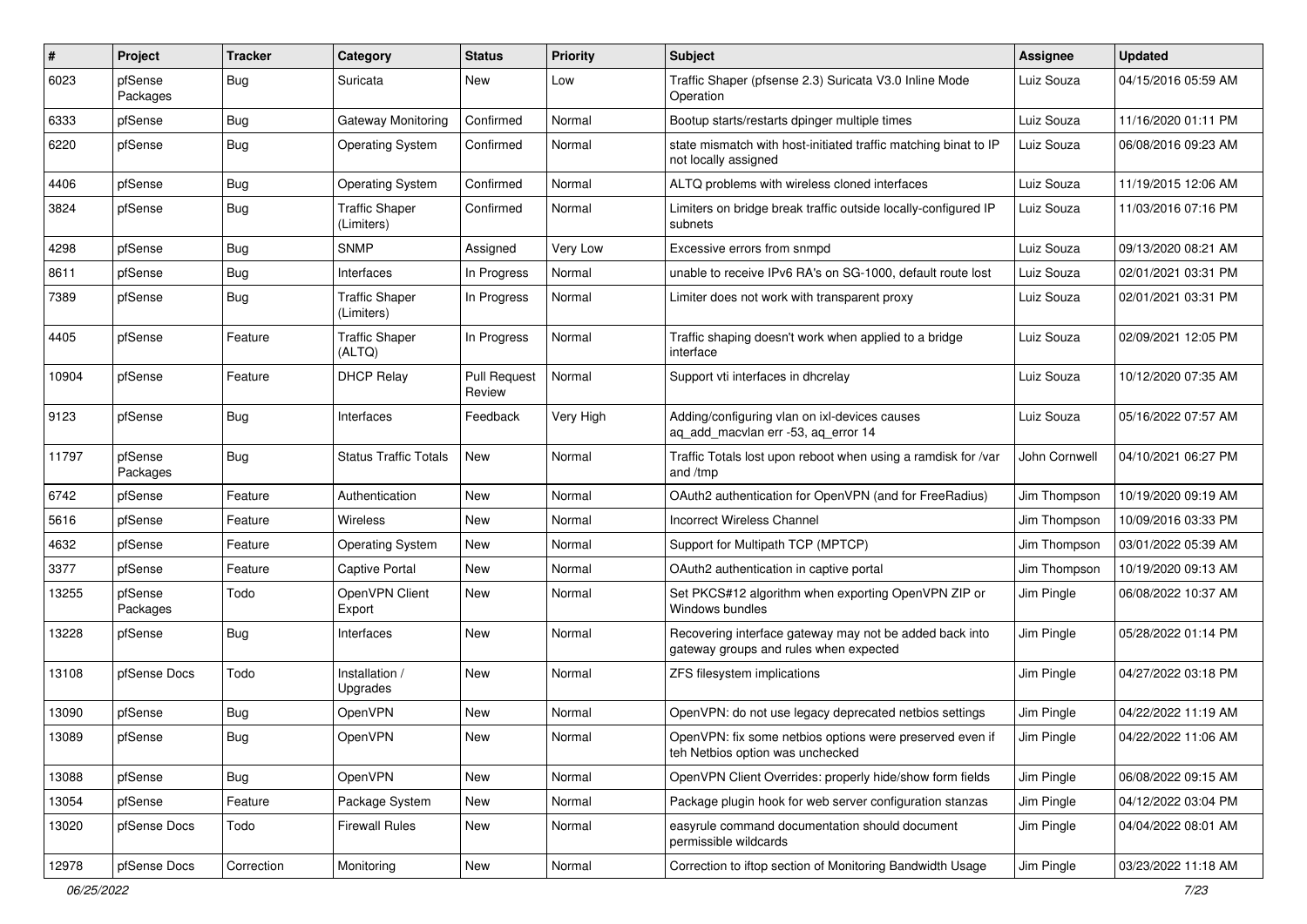| #     | Project             | <b>Tracker</b>     | Category                    | <b>Status</b> | <b>Priority</b> | <b>Subject</b>                                                                                          | <b>Assignee</b> | <b>Updated</b>      |
|-------|---------------------|--------------------|-----------------------------|---------------|-----------------|---------------------------------------------------------------------------------------------------------|-----------------|---------------------|
| 12942 | pfSense             | <b>Bug</b>         | Gateways                    | New           | Normal          | Code to kill states for old gateway when reconnecting an<br>interface is incorrect                      | Jim Pingle      | 03/22/2022 01:25 PM |
| 12811 | pfSense             | Bug                | Gateway Monitoring          | New           | Normal          | Services are not restarted when PPP interfaces connect                                                  | Jim Pingle      | 05/31/2022 05:34 PM |
| 12565 | pfSense Docs        | New Content        | OpenVPN                     | <b>New</b>    | Normal          | Document new "Duplicate Connection Limit" option on<br>OpenVPN server instances                         | Jim Pingle      | 12/06/2021 08:07 AM |
| 12549 | pfSense             | Regression         | <b>IPsec</b>                | New           | Normal          | Per-user Mobile IPsec settings are not applied to connecting<br>mobile clients                          | Jim Pingle      | 04/26/2022 07:50 AM |
| 12335 | pfSense             | <b>Bug</b>         | <b>IPsec</b>                | New           | Normal          | <b>IPsec DNS inefficiency</b>                                                                           | Jim Pingle      | 04/26/2022 07:50 AM |
| 11997 | pfSense<br>Packages | Bug                | <b>IPsec Profile Wizard</b> | New           | Normal          | Add Support for Android Strongswan Profiles in the Profile<br>Wizard                                    | Jim Pingle      | 07/10/2021 07:51 PM |
| 11195 | pfSense Docs        | Correction         | Recipes                     | New           | Normal          | Feedback on pfSense Configuration Recipes - Accessing a<br>CPE/Modem from Inside the Firewall           | Jim Pingle      | 12/30/2020 01:13 PM |
| 11071 | pfSense Docs        | New Content        | <b>DHCP</b>                 | <b>New</b>    | Normal          | Feedback on Services - IPv6 Router Advertisements                                                       | Jim Pingle      | 12/08/2020 09:25 AM |
| 11067 | pfSense Docs        | Correction         | Wireless                    | New           | Normal          | Feedback on Wireless - Recommended Wireless Hardware                                                    | Jim Pingle      | 11/16/2020 07:17 AM |
| 10924 | pfSense Docs        | Correction         | Recipes                     | New           | Normal          | Feedback on Virtualization - Virtualizing pfSense with<br>VMware vSphere / ESXi                         | Jim Pingle      | 09/23/2020 03:46 PM |
| 10821 | pfSense Docs        | Correction         | General                     | New           | Normal          | Use neutral language alternatives                                                                       | Jim Pingle      | 09/23/2020 10:43 AM |
| 10653 | pfSense<br>Packages | Feature            | <b>FRR</b>                  | New           | Normal          | Allow to download frr status                                                                            | Jim Pingle      | 06/11/2020 01:21 AM |
| 10482 | pfSense Docs        | Correction         | Virtualization              | New           | Normal          | In AWS, Get System Log may not show output and Get<br>Instance Screenshot may need to be used           | Jim Pingle      | 04/20/2020 09:07 AM |
| 10294 | pfSense<br>Packages | Bug                | <b>FRR</b>                  | New           | Normal          | FRR Route Counts Incorrect on Status Page                                                               | Jim Pingle      | 02/26/2020 11:08 AM |
| 9685  | pfSense Docs        | Correction         | <b>Firewall Rules</b>       | <b>New</b>    | Normal          | Feedback on Firewall - Floating Rules                                                                   | Jim Pingle      | 09/23/2020 02:57 PM |
| 9545  | pfSense<br>Packages | Feature            | <b>FRR</b>                  | <b>New</b>    | Normal          | Enable MULTIPATH in FRR                                                                                 | Jim Pingle      | 09/18/2020 12:52 PM |
| 9374  | pfSense Docs        | Correction         | Recipes                     | New           | Normal          | Feedback on Virtualization - Virtualizing pfSense with<br>Hyper-V                                       | Jim Pingle      | 09/23/2020 02:40 PM |
| 9369  | pfSense Docs        | <b>New Content</b> | Packages                    | <b>New</b>    | Normal          | Document remaining packages                                                                             | Jim Pingle      | 04/14/2021 03:39 PM |
| 9310  | pfSense Docs        | Correction         | Products                    | New           | Normal          | Appliances with internal switch need the MAC Address<br>section of their Getting Started guides updated | Jim Pingle      | 09/23/2020 10:24 AM |
| 9200  | pfSense<br>Packages | Todo               | <b>ACME</b>                 | New           | Normal          | Add DNS support for Google domain to Acme manager                                                       | Jim Pingle      | 02/15/2022 03:16 AM |
| 8852  | pfSense Docs        | Correction         | <b>DHCP</b>                 | New           | Normal          | [feedback form] Unclear about "Client Identifier" in a static<br>mapping                                | Jim Pingle      | 09/23/2020 02:30 PM |
| 8516  | pfSense<br>Packages | Bug                | FreeRADIUS                  | New           | Normal          | FreeRADIUS requires settings re-saved after pfSense<br>upgrade                                          | Jim Pingle      | 12/31/2021 05:58 PM |
| 8380  | pfSense             | Bug                | OpenVPN                     | New           | Normal          | OpenVPN RADIUS password length is not constant                                                          | Jim Pingle      | 07/17/2020 11:46 AM |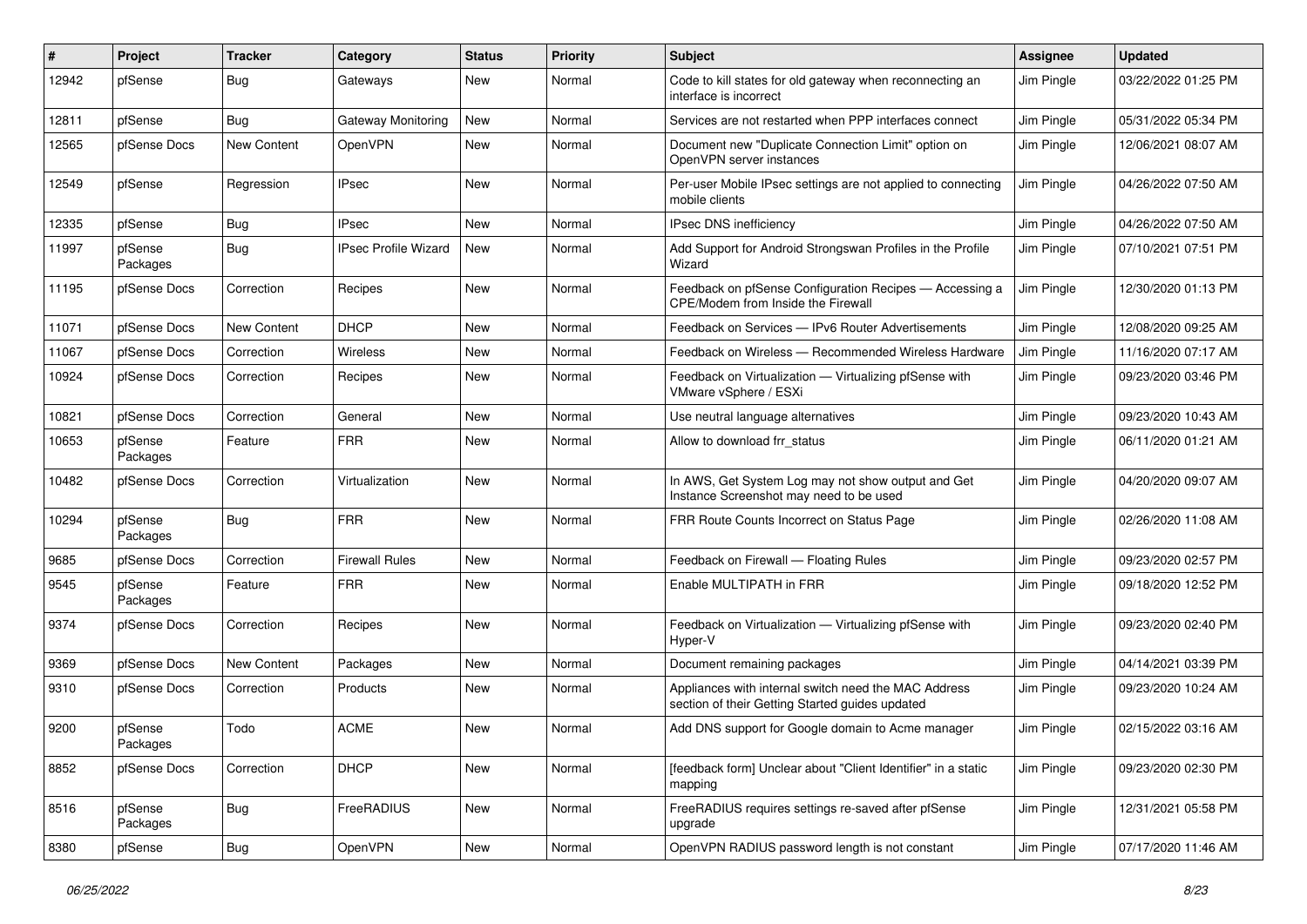| #     | Project             | <b>Tracker</b> | Category              | <b>Status</b>                 | <b>Priority</b> | <b>Subject</b>                                                                     | <b>Assignee</b> | <b>Updated</b>      |
|-------|---------------------|----------------|-----------------------|-------------------------------|-----------------|------------------------------------------------------------------------------------|-----------------|---------------------|
| 7248  | pfSense             | Feature        | IPsec                 | New                           | Normal          | Web UI for IPSec settings should warn about poor security<br>choices               | Jim Pingle      | 10/31/2019 12:15 PM |
| 6569  | pfSense             | Feature        | <b>NTPD</b>           | New                           | Normal          | Support Rockwell ZODIAC binary protocol (Jupiter receiver)<br>for high precision   | Jim Pingle      | 07/18/2016 11:45 AM |
| 1979  | pfSense             | Feature        | Aliases / Tables      | New                           | Normal          | Add some default read-only system aliases                                          | Jim Pingle      | 08/21/2019 11:01 AM |
| 11471 | pfSense Docs        | Todo           | Development           | New                           | Low             | Feedback on Development - Developing Packages                                      | Jim Pingle      | 02/19/2021 02:52 PM |
| 9608  | pfSense Docs        | Correction     | Recipes               | New                           | Low             | Feedback on Virtualization - Virtualizing pfSense with<br>Hyper-V                  | Jim Pingle      | 03/06/2021 04:29 PM |
| 9454  | pfSense Docs        | Correction     | Interfaces            | New                           | Low             | Feedback on IDS / IPS - Snort Suppression Lists                                    | Jim Pingle      | 09/23/2020 02:44 PM |
| 84    | pfSense             | Feature        | Web Interface         | New                           | Low             | Nightly Filter Summary E-Mail                                                      | Jim Pingle      | 04/03/2010 06:22 PM |
| 13250 | pfSense             | Todo           | DHCP (IPv4)           | New                           | Very Low        | Clean up DHCP Server option language                                               | Jim Pingle      | 06/06/2022 07:32 AM |
| 12863 | pfSense             | Feature        | Authentication        | New                           | Very Low        | dynamically tune sha512crypt rounds                                                | Jim Pingle      | 03/19/2022 12:53 PM |
| 11145 | pfSense Docs        | Correction     | Virtualization        | New                           | Very Low        | Feedback on pfSense Configuration Recipes - Virtualizing<br>pfSense with Hyper-V   | Jim Pingle      | 03/06/2021 04:14 PM |
| 9889  | pfSense             | Bug            | Certificates          | New                           | Very Low        | CRL check for Intermediate CA CRLs fails                                           | Jim Pingle      | 11/08/2019 11:03 AM |
| 9141  | pfSense<br>Packages | Feature        | <b>FRR</b>            | New                           | Very Low        | FRR xmlrpc                                                                         | Jim Pingle      | 11/26/2018 07:49 AM |
| 6624  | pfSense             | Bug            | <b>IPsec</b>          | Confirmed                     | Normal          | changes in IPsec config should down the connection                                 | Jim Pingle      | 08/02/2021 12:08 PM |
| 9370  | pfSense Docs        | Correction     | General               | In Progress                   | Normal          | Update old screenshots                                                             | Jim Pingle      | 12/03/2021 09:55 AM |
| 13245 | pfSense             | Feature        | Aliases / Tables      | <b>Pull Request</b><br>Review | Normal          | Type column on Alias lists                                                         | Jim Pingle      | 06/06/2022 07:09 AM |
| 13085 | pfSense             | Feature        | OpenVPN               | <b>Pull Request</b><br>Review | Normal          | OpenVPN: expose NBDD servers in GUI + fix GUI bugs                                 | Jim Pingle      | 04/22/2022 11:09 AM |
| 11206 | pfSense<br>Packages | Feature        | <b>FRR</b>            | <b>Pull Request</b><br>Review | Normal          | <b>FRR 7.5</b>                                                                     | Jim Pingle      | 01/08/2021 12:47 PM |
| 13258 | pfSense             | Bug            | Console Menu          | <b>Pull Request</b><br>Review | Low             | secret menu option 100                                                             | Jim Pingle      | 06/12/2022 01:44 PM |
| 13272 | pfSense             | Bug            | <b>Captive Portal</b> | <b>Pull Request</b><br>Review | Very Low        | Voucher CSV output has leading space before voucher code                           | Jim Pingle      | 06/13/2022 10:27 AM |
| 12160 | pfSense<br>Packages | Regression     | syslog-ng             | Feedback                      | High            | An invalid configuration is generated when choosing TLS as<br>the default protocol | Jim Pingle      | 07/23/2021 03:27 PM |
| 13229 | pfSense Docs        | Todo           | Captive Portal        | Feedback                      | Normal          | Update documentation for IPFW to PF transition for Limiters<br>and Captive Portal  | Jim Pingle      | 05/27/2022 03:04 PM |
| 13223 | pfSense Docs        | New Content    | Routing / Gateways    | Feedback                      | Normal          | Document new gateway state killing behavior                                        | Jim Pingle      | 05/27/2022 01:59 PM |
| 13211 | pfSense Docs        | New Content    | <b>OpenVPN</b>        | Feedback                      | Normal          | OpenVPN DCO Documentation                                                          | Jim Pingle      | 06/15/2022 10:42 AM |
| 13189 | pfSense Plus        | Todo           | OpenVPN               | Feedback                      | Normal          | Input validation should reject the combination of DCO and<br>P2P mode              | Jim Pingle      | 05/26/2022 10:50 AM |
| 12980 | pfSense Docs        | Todo           | OpenVPN               | Feedback                      | Normal          | Add warnings against OpenVPN Shared Key mode                                       | Jim Pingle      | 03/24/2022 02:11 PM |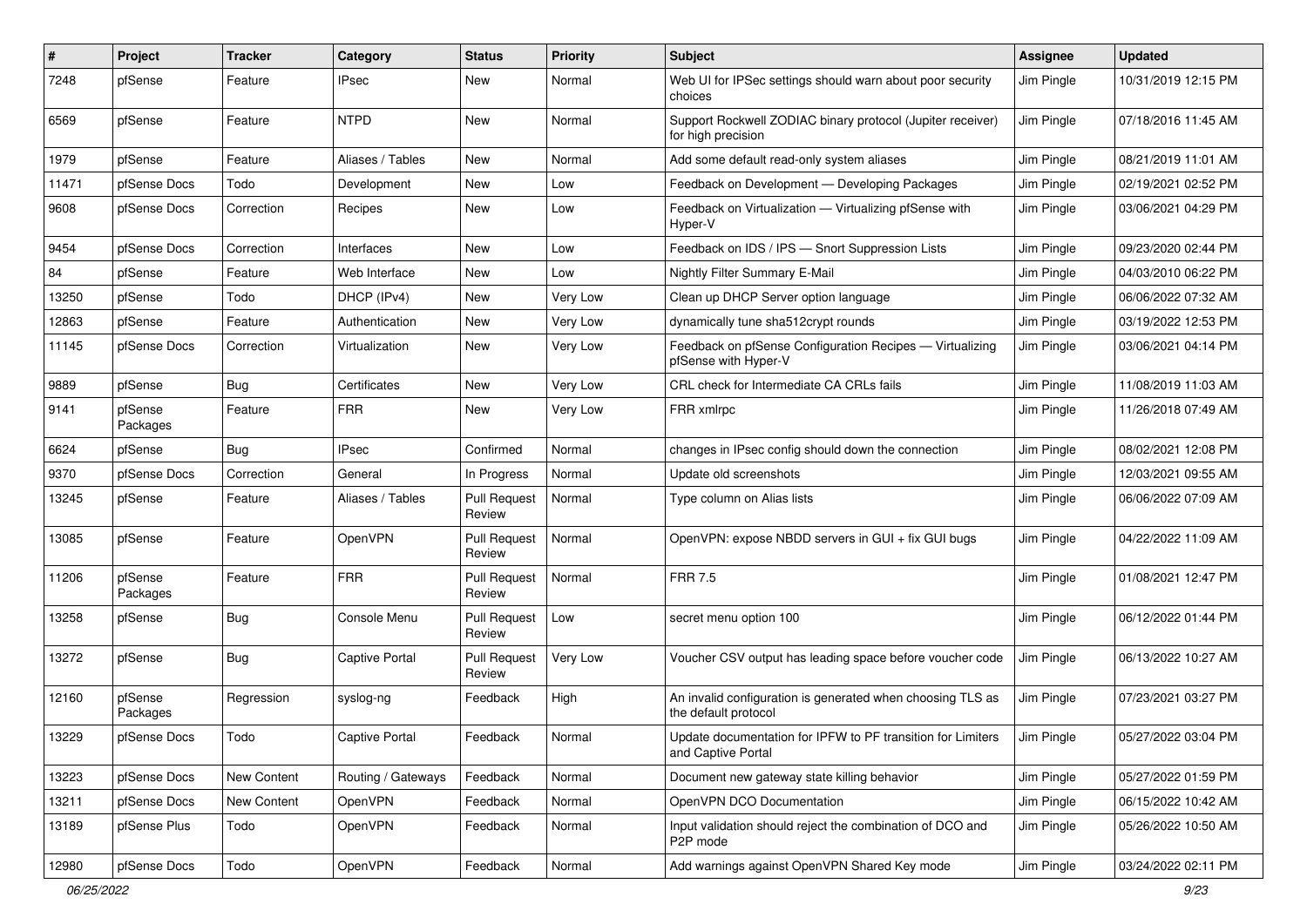| #     | Project             | <b>Tracker</b> | Category                     | <b>Status</b> | <b>Priority</b> | <b>Subject</b>                                                                                          | <b>Assignee</b>      | <b>Updated</b>      |
|-------|---------------------|----------------|------------------------------|---------------|-----------------|---------------------------------------------------------------------------------------------------------|----------------------|---------------------|
| 12963 | pfSense<br>Packages | Feature        | Nmap                         | Feedback      | Normal          | Run nmap scans in the background                                                                        | Jim Pingle           | 06/06/2022 06:55 PM |
| 12475 | pfSense<br>Packages | Bug            | OpenVPN Client<br>Export     | Feedback      | Normal          | OpenVPN Client Export does not show certificate without<br>private key                                  | Jim Pingle           | 02/17/2022 08:24 AM |
| 11879 | pfSense<br>Packages | Feature        | <b>ACME</b>                  | Feedback      | Normal          | Add support for SSL.com ACME server                                                                     | Jim Pingle           | 03/02/2022 02:03 PM |
| 11539 | pfSense             | Bug            | <b>IPsec</b>                 | Feedback      | Normal          | Mobile IPsec "split include" value of 0.0.0.0/0 causes some<br>clients to fail                          | Jim Pingle           | 05/23/2022 12:33 AM |
| 11345 | pfSense<br>Packages | <b>Bug</b>     | <b>FRR</b>                   | Feedback      | Normal          | FRR-OSPF - No "prefix-list" possible                                                                    | Jim Pingle           | 02/04/2021 11:03 PM |
| 11301 | pfSense<br>Packages | Feature        | <b>FRR</b>                   | Feedback      | Normal          | Switch FRR to use default rc file as a service control base                                             | Jim Pingle           | 01/28/2021 09:35 AM |
| 11204 | pfSense<br>Packages | Bug            | NET-SNMP                     | Feedback      | Normal          | Fix net-snmp logging to syslog                                                                          | Jim Pingle           | 03/19/2021 05:10 AM |
| 11130 | pfSense<br>Packages | Feature        | <b>FRR</b>                   | Feedback      | Normal          | FRR RIP support                                                                                         | Jim Pingle           | 12/31/2021 04:19 PM |
| 10789 | pfSense<br>Packages | Feature        | <b>FRR</b>                   | Feedback      | Normal          | FRR integrated configuration and hitless reloads                                                        | Jim Pingle           | 01/20/2021 11:16 PM |
| 9335  | pfSense<br>Packages | Bug            | haproxy                      | Feedback      | Normal          | Stored XSS in HAProxy / haproxy_listeners_edit.php                                                      | Jim Pingle           | 02/18/2019 09:35 AM |
| 8315  | pfSense<br>Packages | Bug            | Mail report                  | Feedback      | Normal          | Mail Report mail report send() behavior different than<br>notify_via_smtp()                             | Jim Pingle           | 09/24/2019 10:12 AM |
| 11223 | pfSense Docs        | Correction     | Products                     | New           | Normal          | Azure Marketplace links are invalid                                                                     | Jared Dillard        | 02/03/2021 10:36 AM |
| 10429 | pfSense<br>Packages | Bug            | <b>Status Traffic Totals</b> | New           | Normal          | Status Traffic Total broken 2.4.5                                                                       | <b>Jared Dillard</b> | 02/27/2021 07:55 PM |
| 9537  | pfSense<br>Packages | <b>Bug</b>     | <b>Status Traffic Totals</b> | New           | Normal          | One month offset in displayed data between time changes                                                 | <b>Jared Dillard</b> | 05/01/2020 08:27 AM |
| 8349  | pfSense             | Feature        | <b>Traffic Graphs</b>        | New           | Normal          | Show the actual numerical information (upload/download<br>speeds) in the traffic graph dashboard widget | <b>Jared Dillard</b> | 02/28/2018 09:42 AM |
| 8274  | pfSense             | Feature        | <b>Traffic Graphs</b>        | New           | Normal          | Reverse Inverse Traffic Graph View                                                                      | Jared Dillard        | 08/14/2019 10:31 AM |
| 7267  | pfSense<br>Packages | <b>Bug</b>     | Status Traffic Totals        | New           | Normal          | Status Traffic Totals - Stacked Bar - Scale not high enough                                             | Jared Dillard        | 11/18/2020 07:38 AM |
| 5367  | pfSense             | Bug            | Web Interface                | New           | Normal          | Safari repeatedly tries to reload dashboard                                                             | <b>Jared Dillard</b> | 08/22/2016 11:08 AM |
| 1675  | pfSense             | <b>Bug</b>     | <b>Captive Portal</b>        | New           | Normal          | Captive portal logout problems with pop-up blockers.                                                    | Jared Dillard        | 03/28/2016 01:37 PM |
| 10892 | pfSense             | <b>Bug</b>     | Rules / NAT                  | New           | Low             | Large number of VLAN/LANs make floating rules are to read                                               | Jared Dillard        | 02/01/2021 03:29 PM |
| 7387  | pfSense             | <b>Bug</b>     | Dashboard                    | New           | Low             | New Traffic Graph in dashboard resets inverted view to<br>normal view                                   | Jared Dillard        | 12/11/2021 08:14 PM |
| 6752  | pfSense<br>Packages | Todo           | <b>Status Traffic Totals</b> | New           | Low             | Traffic Totals Data Summary Graph                                                                       | Jared Dillard        | 11/08/2017 08:58 AM |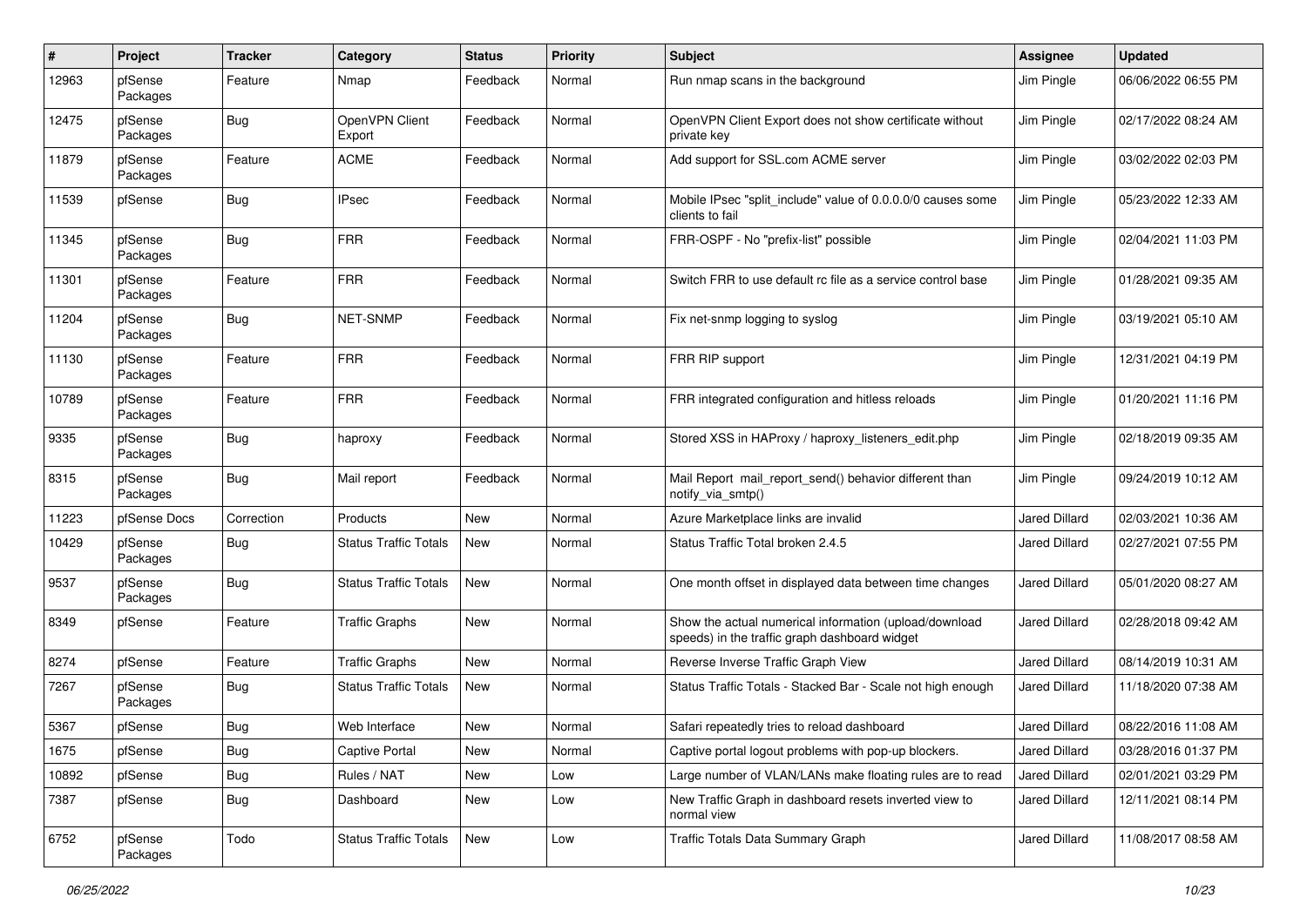| $\vert$ # | Project             | <b>Tracker</b> | Category                            | <b>Status</b>                 | <b>Priority</b> | <b>Subject</b>                                                                                                         | Assignee               | <b>Updated</b>      |
|-----------|---------------------|----------------|-------------------------------------|-------------------------------|-----------------|------------------------------------------------------------------------------------------------------------------------|------------------------|---------------------|
| 6697      | pfSense             | Todo           | Web Interface                       | <b>New</b>                    | Low             | White squares around the numeric values in the Status /<br>Queues page                                                 | <b>Jared Dillard</b>   | 08/15/2016 03:19 AM |
| 6696      | pfSense             | <b>Bug</b>     | <b>Traffic Shaper</b><br>(ALTQ)     | New                           | Low             | Add configure link to Status > Queues error message if traffic<br>shaping not configured                               | <b>Jared Dillard</b>   | 08/21/2019 08:55 AM |
| 6026      | pfSense             | Bug            | Rules / NAT                         | <b>New</b>                    | Low             | webinterface, firewall rules, wrapping of columns or visible<br>(horizontal) scrollbar needed when contents doesnt fit | <b>Jared Dillard</b>   | 08/20/2019 03:40 PM |
| 5480      | pfSense             | Todo           | Web Interface                       | <b>New</b>                    | Low             | inconsistent display of default values in fields                                                                       | Jared Dillard          | 03/01/2016 04:59 PM |
| 6727      | pfSense             | Todo           | Web Interface                       | <b>New</b>                    | Very Low        | Missing file apple-touch-icon-precomposed.png?                                                                         | Jared Dillard          | 08/18/2016 02:10 PM |
| 7400      | pfSense             | Bug            | <b>Traffic Graphs</b>               | Assigned                      | Normal          | Traffic Graphs show bad data on 2.3.3 1                                                                                | Jared Dillard          | 12/31/2021 05:47 PM |
| 7398      | pfSense             | Feature        | <b>Traffic Graphs</b>               | Assigned                      | Normal          | Show average value of bandwidth in/out on Dashboard trafic<br>graph                                                    | <b>Jared Dillard</b>   | 08/21/2019 08:56 AM |
| 6993      | pfSense             | Bug            | <b>OpenVPN</b>                      | <b>New</b>                    | Normal          | OpenVPN status error during CARP state transition                                                                      | James Webb             | 12/31/2021 05:44 PM |
| 13284     | pfSense<br>Packages | Feature        | <b>FreeRADIUS</b>                   | <b>New</b>                    | Normal          | Option to define "Issuer" in OPT configuration.                                                                        | Jakob<br>Nordgarden    | 06/19/2022 12:10 PM |
| 8072      | pfSense             | Bug            | <b>Traffic Shaper</b><br>(Limiters) | New                           | Normal          | Limiter / Queue mask issues?                                                                                           | Ivor Kreso             | 11/08/2017 07:56 PM |
| 13214     | pfSense<br>Packages | <b>Bug</b>     | node exporter                       | <b>Pull Request</b><br>Review | Normal-package  | AttributeError: 'NoneType' object has no attribute 'text'                                                              | lan Grindley           | 05/25/2022 08:20 AM |
| 6167      | pfSense             | <b>Bug</b>     | <b>IPsec</b>                        | Confirmed                     | Normal          | IPsec IPComp not working                                                                                               | George<br>Neville-Neil | 09/22/2020 06:07 PM |
| 6873      | pfSense             | Bug            | DHCP (IPv6)                         | <b>New</b>                    | Low             | radvd - Too many addresses in RDNSS section when<br>previously using DHCPv6                                            | Dominic<br>McKeown     | 06/06/2018 10:45 AM |
| 8309      | pfSense             | Feature        | Hardware / Drivers                  | New                           | Normal          | Include apuled driver to add support for LEDs on PC Engines<br><b>APU</b> boards                                       | Darryn Storm           | 08/20/2019 08:47 AM |
| 12608     | pfSense<br>Packages | Bug            | WireGuard                           | New                           | High            | WireGuard tunnels monitored by dpinger causing system to<br>stop routing completely in certain situations              | Christian<br>McDonald  | 12/16/2021 03:14 PM |
| 12924     | pfSense<br>Packages | Bug            | WireGuard                           | <b>New</b>                    | Normal          | DNS Resolver WireGuard ACL Inconsistency                                                                               | Christian<br>McDonald  | 04/10/2022 10:36 AM |
| 12760     | pfSense<br>Packages | <b>Bug</b>     | WireGuard                           | New                           | Normal          | Link-local addresses disallowed on Wireguard interfaces                                                                | Christian<br>McDonald  | 02/07/2022 03:50 AM |
| 12756     | pfSense Docs        | Todo           | WireGuard                           | <b>New</b>                    | Normal          | Feedback on pfSense Configuration Recipes - WireGuard<br>Remote Access VPN Configuration Example                       | Christian<br>McDonald  | 05/31/2022 11:42 AM |
| 12715     | pfSense             | Bug            | Authentication                      | <b>New</b>                    | Normal          | Long system startup time when LDAP is configured and<br>unavailable during startup.                                    | Christian<br>McDonald  | 01/24/2022 05:50 AM |
| 12526     | pfSense<br>Packages | Feature        | WireGuard                           | <b>New</b>                    | Normal          | <b>WireGuard Widget</b>                                                                                                | Christian<br>McDonald  | 11/17/2021 07:15 AM |
| 12525     | pfSense<br>Packages | Feature        | WireGuard                           | <b>New</b>                    | Normal          | WireGuard Tunnel restore configuration                                                                                 | Christian<br>McDonald  | 11/17/2021 07:15 AM |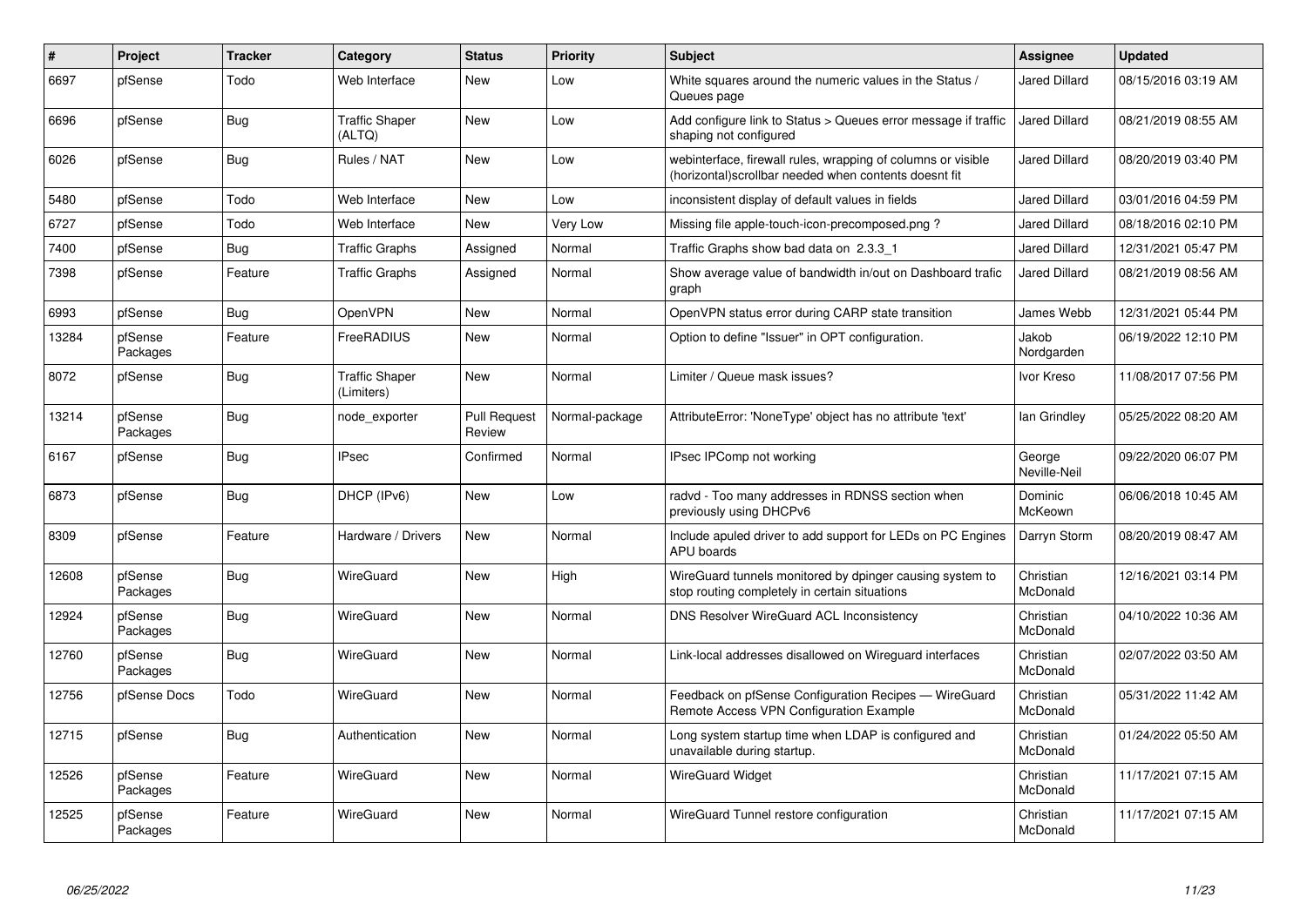| $\pmb{\#}$ | Project             | <b>Tracker</b> | Category                                        | <b>Status</b>                 | <b>Priority</b> | <b>Subject</b>                                                                                                                          | <b>Assignee</b>                       | <b>Updated</b>      |
|------------|---------------------|----------------|-------------------------------------------------|-------------------------------|-----------------|-----------------------------------------------------------------------------------------------------------------------------------------|---------------------------------------|---------------------|
| 12513      | pfSense<br>Packages | Feature        | WireGuard                                       | New                           | Normal          | WireGuard Utilization Status (Beyond Active Connection)                                                                                 | Christian<br>McDonald                 | 12/22/2021 08:40 PM |
| 13183      | pfSense Plus        | Regression     | Dashboard                                       | Feedback                      | High            | ZFS module is loaded on systems without ZFS                                                                                             | Christian<br>McDonald                 | 05/23/2022 10:11 AM |
| 13205      | pfSense Docs        | New Content    | Backup / Restore                                | Feedback                      | Normal          | <b>ZFS Boot Environment documentation</b>                                                                                               | Christian<br>McDonald                 | 05/31/2022 10:55 AM |
| 13115      | pfSense<br>Packages | <b>Bug</b>     | WireGuard                                       | Feedback                      | Normal          | WireGuard panic due to KBI changes in<br>'udp_tun_func_t()'"                                                                            | Christian<br>McDonald                 | 05/15/2022 10:47 AM |
| 6651       | pfSense<br>Packages | Feature        | <b>FRR</b>                                      | Feedback                      | Normal          | Loopback interfaces                                                                                                                     | Christian<br>McDonald                 | 12/25/2021 02:42 PM |
| 13093      | pfSense             | Bug            | Authentication                                  | In Progress                   | Normal          | LDAP authentication fails with extended query and RFC2307<br>group lookups enabled                                                      | Chris Linstruth                       | 05/31/2022 07:20 AM |
| 12782      | pfSense             | Todo           | Build / Release                                 | New                           | Normal          | Disable compatibility flag                                                                                                              | <b>Brad Davis</b>                     | 05/17/2022 02:33 PM |
| 12979      | pfSense<br>Packages | Bug            | Snort                                           | <b>Pull Request</b><br>Review | High            | Snort Rules Update Process Using Deprecated FreeBSD<br><b>Subdirectory Name</b>                                                         | <b>Bill Meeks</b>                     | 03/24/2022 09:02 AM |
| 13096      | pfSense<br>Packages | Feature        | Snort                                           | Feedback                      | Normal          | Improve robustness of Snort Rules Update Log size limitation<br>logic                                                                   | <b>Bill Meeks</b>                     | 04/25/2022 12:22 PM |
| 13095      | pfSense<br>Packages | <b>Bug</b>     | Snort                                           | Feedback                      | Normal          | Snort VRT change in Shared Object Rules path name results<br>in failure to extract and update Snort Shared Object Rules<br>when enabled | <b>Bill Meeks</b>                     | 04/25/2022 12:22 PM |
| 10199      | pfSense             | Todo           | Translations                                    | New                           | Very Low        | Improve Spanish translation interface                                                                                                   | Aluisco Miguel<br>Ricardo<br>Mastrapa | 01/22/2020 09:22 AM |
| 12573      | pfSense<br>Packages | Feature        | New Package<br>Request                          | New                           | Normal          | Dashboard widget with external connection map                                                                                           | aleksei<br>prokofiev                  | 12/07/2021 07:38 AM |
| 11780      | pfSense<br>Packages | <b>Bug</b>     | Suricata                                        | New                           | Very High       | Suricata package fails to prune suricata.log                                                                                            |                                       | 08/06/2021 07:18 AM |
| 9295       | pfSense             | Bug            | PPPoE Server                                    | New                           | Very High       | IPv6 PD does not work with PPPOE (Server & Client)                                                                                      |                                       | 05/15/2022 10:53 AM |
| 8831       | pfSense             | <b>Bug</b>     | <b>IPv6 Router</b><br>Advertisements<br>(RADVD) | New                           | Very High       | Radvd causes latency spikes                                                                                                             |                                       | 04/19/2021 04:51 AM |
| 13227      | pfSense             | Feature        | <b>IPsec</b>                                    | New                           | High            | Enable IPSec Virtual IP Pool assignment by Radius for<br>Mobile Users - SIMPLE FIX                                                      |                                       | 05/27/2022 10:15 AM |
| 13180      | pfSense<br>Packages | Bug            | pfBlockerNG                                     | New                           | High            | High CPU Utilization with pfb_filter <sup>[]</sup> since PfBlockerNG<br>update to devel 3.1.0_4                                         |                                       | 06/14/2022 08:00 AM |
| 13179      | pfSense<br>Packages | Feature        | pfBlockerNG                                     | New                           | High            | Search based on CIDR                                                                                                                    |                                       | 05/17/2022 09:45 AM |
| 12932      | pfSense<br>Packages | Feature        | pfBlockerNG                                     | New                           | High            | pfblockerng per user whitelist                                                                                                          |                                       | 03/11/2022 11:08 AM |
| 12746      | pfSense             | Feature        | Interfaces                                      | New                           | High            | IPoE feature for WAN interface                                                                                                          |                                       | 02/01/2022 01:42 AM |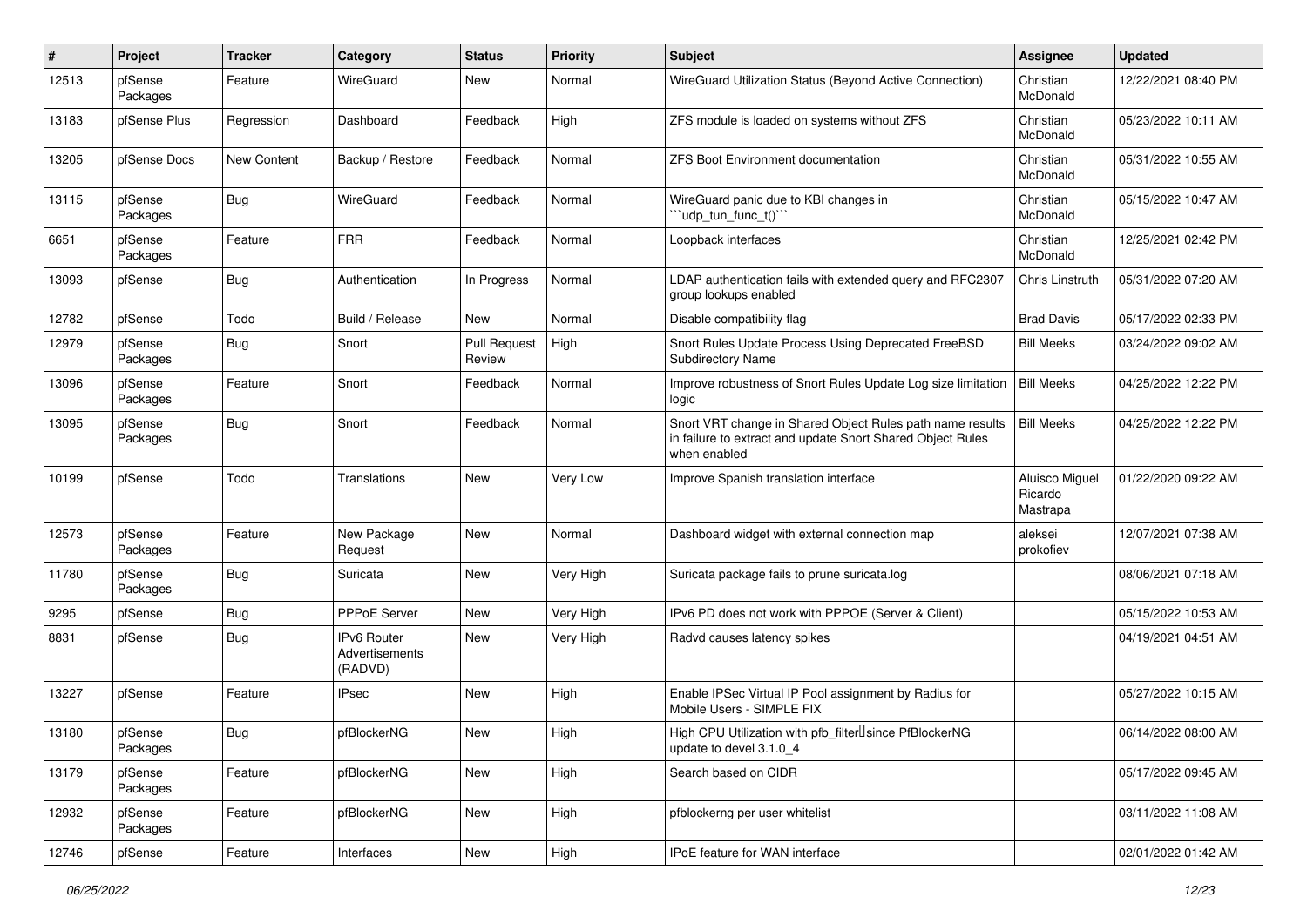| $\vert$ # | Project             | <b>Tracker</b> | Category           | <b>Status</b> | Priority | <b>Subject</b>                                                                                                                                                                | <b>Assignee</b> | <b>Updated</b>      |
|-----------|---------------------|----------------|--------------------|---------------|----------|-------------------------------------------------------------------------------------------------------------------------------------------------------------------------------|-----------------|---------------------|
| 12732     | pfSense<br>Packages | <b>Bug</b>     | squidguard         | <b>New</b>    | High     | Squid https filtering squidguard acl target list - erratic<br>behaviour                                                                                                       |                 | 01/26/2022 09:11 AM |
| 12632     | pfSense             | <b>Bug</b>     | Gateways           | New           | High     | Assigning a /30 WAN IP address at the console does not<br>save the gateway correctly                                                                                          |                 | 05/17/2022 02:28 PM |
| 12607     | pfSense Plus        | Bug            | Hardware / Drivers | New           | High     | Instability with Snort Inline with AWS Instances                                                                                                                              |                 | 01/10/2022 09:03 PM |
| 12520     | pfSense<br>Packages | Feature        | Squid              | New           | High     | [Squid] - Allow or Deny Mappings from IP/Host/GeoIP<br>sources                                                                                                                |                 | 11/12/2021 02:13 PM |
| 11572     | pfSense<br>Packages | Bug            | pfBlockerNG        | New           | High     | Auto created firewall rules have IPv4 as protocol only - even<br>for IPv6 lists.                                                                                              |                 | 06/25/2022 10:59 AM |
| 11563     | pfSense<br>Packages | <b>Bug</b>     | <b>BIND</b>        | New           | High     | BIND GUI writes TXT records > 255 characters                                                                                                                                  |                 | 02/27/2021 07:11 AM |
| 11534     | pfSense<br>Packages | Regression     | FreeRADIUS         | New           | High     | FreeRADIUS EAP anonymous connection forbidden<br>out-of-tunnel                                                                                                                |                 | 07/14/2021 02:32 AM |
| 11158     | pfSense<br>Packages | <b>Bug</b>     | <b>FRR</b>         | <b>New</b>    | High     | <b>FRR Prefix Lists</b>                                                                                                                                                       |                 | 12/30/2020 04:55 PM |
| 10760     | pfSense<br>Packages | <b>Bug</b>     | <b>BIND</b>        | New           | High     | pfSense BIND 9.14.12 server terminates due to assertion<br>failure                                                                                                            |                 | 07/11/2020 04:53 PM |
| 10252     | pfSense<br>Packages | <b>Bug</b>     | pfBlockerNG        | <b>New</b>    | High     | pfblockerng-devel                                                                                                                                                             |                 | 02/11/2020 05:18 PM |
| 9724      | pfSense<br>Packages | <b>Bug</b>     | pfBlockerNG        | New           | High     | pfblockerng-firewall-filter-service-will-not-start                                                                                                                            |                 | 09/05/2019 06:32 AM |
| 9136      | pfSense             | <b>Bug</b>     | DHCP (IPv6)        | <b>New</b>    | High     | IPv6 Tracking Interfaces Lose IPv6 Address in Certain Cases                                                                                                                   |                 | 04/21/2022 12:39 PM |
| 9046      | pfSense<br>Packages | Feature        | Telegraf           | New           | High     | telegraf feature request                                                                                                                                                      |                 | 02/18/2019 03:38 PM |
| 8513      | pfSense<br>Packages | Bug            | FreeRADIUS         | New           | High     | Freeradius 3.x Idap problem                                                                                                                                                   |                 | 02/18/2019 05:22 PM |
| 8438      | pfSense<br>Packages | <b>Bug</b>     | haproxy            | New           | High     | haproxy: can't use ACL for cert with http-response actions                                                                                                                    |                 | 05/24/2018 01:12 PM |
| 8158      | pfSense             | Bug            | Interfaces         | <b>New</b>    | High     | IPv6 Track Interface issue with more than one WAN-Gateway<br>and a number of internal interfaces at least track interface<br>from one interface does not work on regular base |                 | 12/03/2017 09:00 AM |
| 8089      | pfSense             | <b>Bug</b>     | Interfaces         | New           | High     | VLAN page breaks after config restore to new hardware.                                                                                                                        |                 | 11/21/2017 01:38 PM |
| 8050      | pfSense             | Bug            | Interfaces         | New           | High     | Enabling bridge while interfaces have link freezes console                                                                                                                    |                 | 11/03/2017 04:38 PM |
| 7730      | pfSense             | <b>Bug</b>     | Interfaces         | New           | High     | 2.3.4 1 greX: loop detected when hit save on filter rules or<br>interfaces                                                                                                    |                 | 07/27/2017 08:16 AM |
| 7521      | pfSense             | Feature        | Package System     | <b>New</b>    | High     | Package Updates via Mirror                                                                                                                                                    |                 | 05/04/2017 08:21 PM |
| 7388      | pfSense<br>Packages | <b>Bug</b>     | Suricata           | New           | High     | Suricata does not property recognize MTU for PPPOE<br>interfaces                                                                                                              |                 | 03/15/2017 05:17 AM |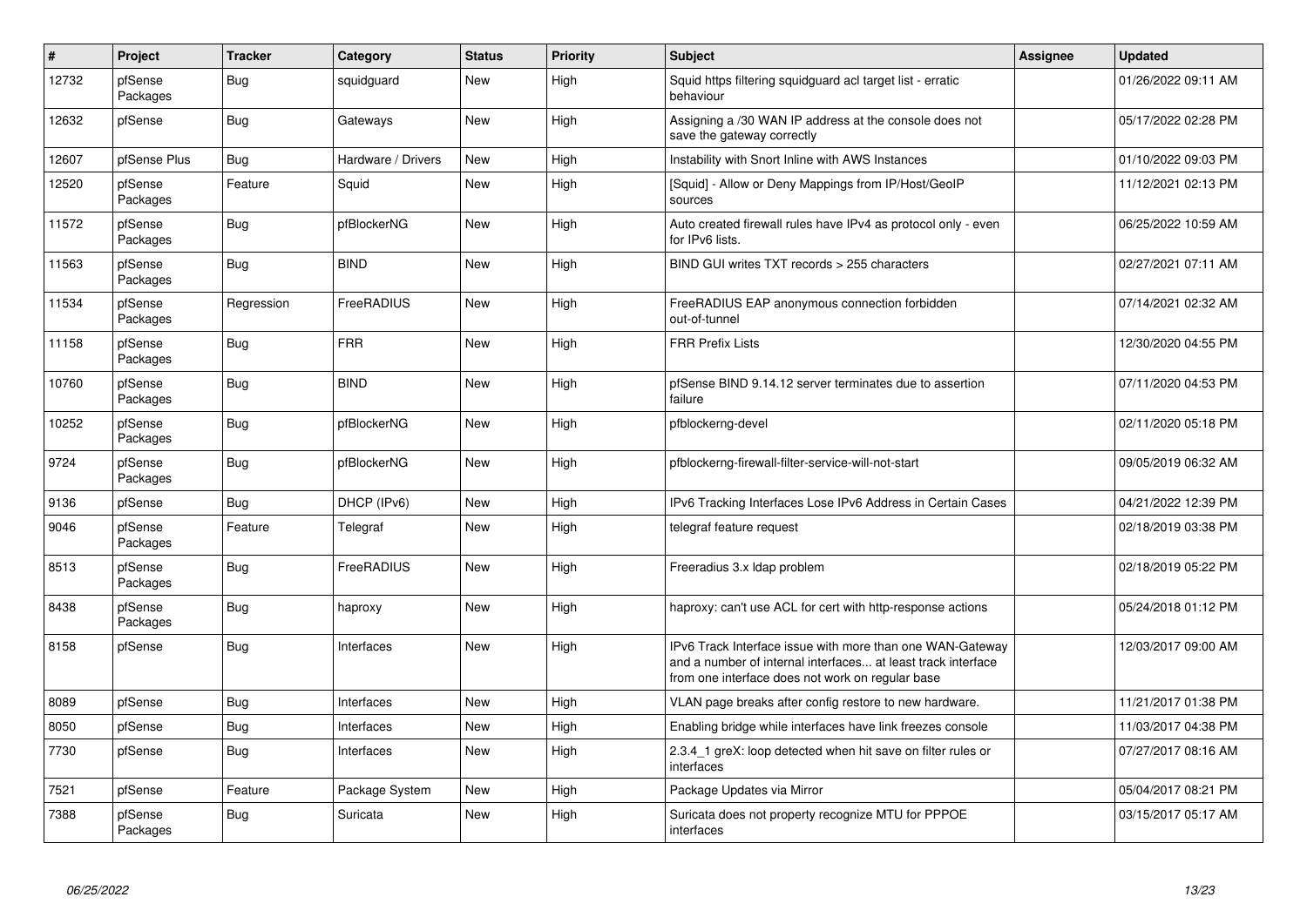| $\sharp$ | <b>Project</b>      | <b>Tracker</b> | Category                        | <b>Status</b> | <b>Priority</b> | <b>Subject</b>                                                                                 | <b>Assignee</b> | <b>Updated</b>      |
|----------|---------------------|----------------|---------------------------------|---------------|-----------------|------------------------------------------------------------------------------------------------|-----------------|---------------------|
| 6988     | pfSense<br>Packages | Bug            | Snort                           | <b>New</b>    | High            | SNORT Package PHP memory error                                                                 |                 | 06/28/2018 10:00 PM |
| 5355     | pfSense             | <b>Bug</b>     | <b>IPsec</b>                    | New           | High            | on Dynamic WAN IP (DHCP Client) it takes 10 minutes<br>before Phase1 reconnects                |                 | 07/08/2016 10:29 PM |
| 13302    | pfSense Docs        | New Content    | Virtualization                  | New           | Normal          | Feature - recipe for pfSense with two NICs in Azure                                            |                 | 06/25/2022 12:33 PM |
| 13297    | pfSense             | Feature        | Routing                         | New           | Normal          | Support for Gateway Groups as Static Route destinations                                        |                 | 06/24/2022 07:41 AM |
| 13296    | pfSense             | Feature        | DHCP (IPv6)                     | New           | Normal          | Add support for DHCP6 OPTION PD EXCLUDE (RFC 6603)                                             |                 | 06/24/2022 10:10 PM |
| 13293    | pfSense             | Feature        | <b>OpenVPN</b>                  | New           | Normal          | Option to set auth-gen-token in OpenVPN GUI                                                    |                 | 06/21/2022 02:35 PM |
| 13292    | pfSense<br>Packages | Feature        | <b>ACME</b>                     | New           | Normal          | Separator                                                                                      |                 | 06/21/2022 12:06 PM |
| 13288    | pfSense             | Bug            | Configuration<br><b>Backend</b> | <b>New</b>    | Normal          | Encode FreeRADIUS Custom Options                                                               |                 | 06/20/2022 10:36 AM |
| 13287    | pfSense             | Feature        | Configuration<br>Backend        | New           | Normal          | Encode OpenVPN Custom Options                                                                  |                 | 06/20/2022 10:33 AM |
| 13280    | pfSense             | <b>Bug</b>     | Unknown                         | New           | Normal          | Entries duplicated in /boot/loader.conf                                                        |                 | 06/19/2022 11:11 AM |
| 13279    | pfSense             | Bug            | Interfaces                      | New           | Normal          | DHCP config override affects Gateway installation.                                             |                 | 06/17/2022 07:25 AM |
| 13277    | pfSense             | Bug            | <b>IGMP Proxy</b>               | New           | Normal          | IGMP Proxy webConfigurator Page Always Produces Error                                          |                 | 06/16/2022 07:50 PM |
| 13276    | pfSense             | <b>Bug</b>     | <b>IGMP Proxy</b>               | New           | Normal          | IGMP Proxy Error Message for Logging Links to System Log<br>Instead of Routing Log             |                 | 06/16/2022 07:48 PM |
| 13273    | pfSense             | <b>Bug</b>     | DHCP (IPv4)                     | New           | Normal          | dhclient can use conflicting recorded leases                                                   |                 | 06/14/2022 11:07 AM |
| 13270    | pfSense Docs        | New Content    | OpenVPN                         | New           | Normal          | OpenVPN client gateway is incorrect when the server does<br>not push routes                    |                 | 06/13/2022 08:17 AM |
| 13267    | pfSense             | <b>Bug</b>     | <b>OpenVPN</b>                  | New           | Normal          | dpinger continues to run on OpenVPN gateway after<br>OpenVPN service is stopped.               |                 | 06/12/2022 02:49 PM |
| 13264    | pfSense             | Feature        | <b>IPsec</b>                    | <b>New</b>    | Normal          | IPSec Phase2 select multiple PFS key groups                                                    |                 | 06/10/2022 04:29 PM |
| 13260    | pfSense             | Feature        | Authentication                  | New           | Normal          | Add support for OpenVPN static-challenge                                                       |                 | 06/09/2022 02:04 PM |
| 13256    | pfSense             | Feature        | DHCP (IPv4)                     | <b>New</b>    | Normal          | Better handling of duplicate IPs in static DHCP assignments                                    |                 | 06/11/2022 04:51 PM |
| 13254    | pfSense             | Bug            | <b>DNS Resolver</b>             | <b>New</b>    | Normal          | DNS resolver does not update "unbound.conf" file during<br>link down events                    |                 | 06/08/2022 07:55 AM |
| 13253    | pfSense             | <b>Bug</b>     | DHCP (IPv6)                     | New           | Normal          | dhcp6c" is not restarted when applying settings when<br>multiple WANs are configured for DHCP6 |                 | 06/06/2022 02:58 PM |
| 13252    | pfSense             | Bug            | Upgrade                         | New           | Normal          | reduce frequency of php-fpm socket connection attempts<br>from check reload status             |                 | 06/12/2022 11:11 AM |
| 13249    | pfSense             | <b>Bug</b>     | Console Menu                    | <b>New</b>    | Normal          | Running playback comands multiple times results in PHP<br>error                                |                 | 06/06/2022 07:02 AM |
| 13248    | pfSense             | Regression     | DHCP (IPv6)                     | <b>New</b>    | Normal          | IPv6 Router Advertisements runs when config.xml does not<br>contain an entry for the interface |                 | 06/05/2022 07:44 PM |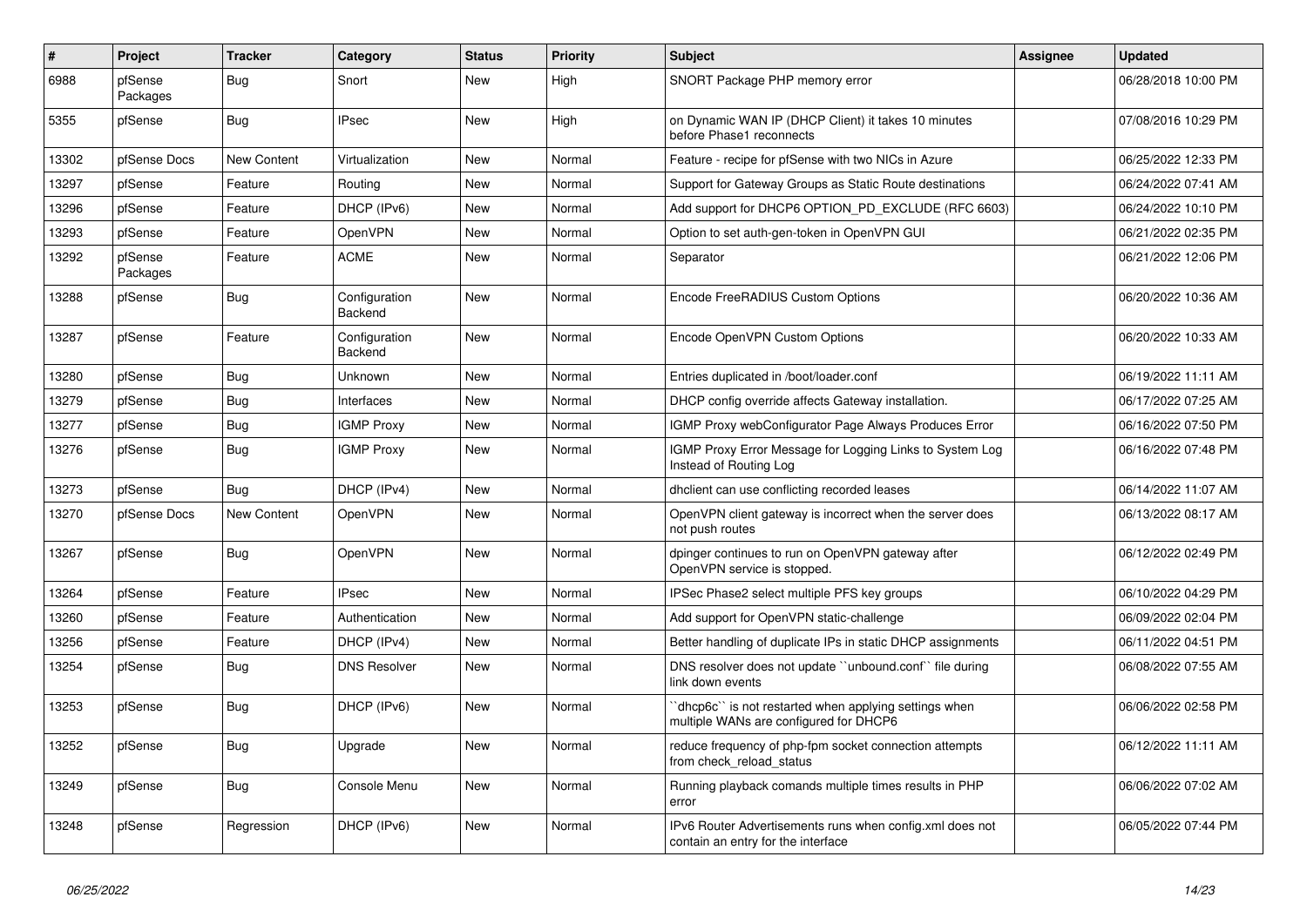| ∦     | Project             | <b>Tracker</b> | Category           | <b>Status</b> | <b>Priority</b> | <b>Subject</b>                                                                                  | <b>Assignee</b> | <b>Updated</b>      |
|-------|---------------------|----------------|--------------------|---------------|-----------------|-------------------------------------------------------------------------------------------------|-----------------|---------------------|
| 13246 | pfSense<br>Packages | Feature        | iperf              | New           | Normal          | iperf3 service controls do not work                                                             |                 | 06/05/2022 06:51 PM |
| 13244 | pfSense             | Feature        | Web Interface      | New           | Normal          | Add help text under Timezone settings in the GUI                                                |                 | 06/03/2022 01:00 PM |
| 13242 | pfSense             | Feature        | Gateway Monitoring | New           | Normal          | Enhancements to static route creation/deletion for dpinger<br>monitor IPs                       |                 | 06/03/2022 11:20 AM |
| 13240 | pfSense             | Bug            | Rules / NAT        | <b>New</b>    | Normal          | Dynamic NPt entry UI has a couple quirks                                                        |                 | 06/02/2022 09:32 PM |
| 13237 | pfSense             | Bug            | DHCP (IPv6)        | New           | Normal          | dhcp6c script cannot be executed safely                                                         |                 | 06/01/2022 11:20 AM |
| 13236 | pfSense Docs        | Todo           | Products           | <b>New</b>    | Normal          | Document link speed limitations with igc and ix on 6100/4100                                    |                 | 05/31/2022 05:53 PM |
| 13224 | pfSense             | <b>Bug</b>     | Notifications      | New           | Normal          | Email notification flood when UPS (NUT) and WAN send<br>notifications                           |                 | 05/27/2022 01:58 AM |
| 13222 | pfSense             | Bug            | UPnP/NAT-PMP       | New           | Normal          | CARP IP does not listen for NAT-PMP packets                                                     |                 | 05/26/2022 02:28 PM |
| 13207 | pfSense<br>Packages | Feature        | pfBlockerNG        | New           | Normal          | The feed column on the Alerts page is confusing                                                 |                 | 05/24/2022 04:56 AM |
| 13206 | pfSense Plus        | Bug            | Hardware / Drivers | <b>New</b>    | Normal          | SG-3100 LED GPIO hangs                                                                          |                 | 06/11/2022 07:01 PM |
| 13202 | pfSense<br>Packages | <b>Bug</b>     | pfBlockerNG        | New           | Normal          | Missing Protocols on IP Feed Groups Advanced<br>Inbound/Outbound Firewall Rule settings         |                 | 05/23/2022 08:58 AM |
| 13201 | pfSense<br>Packages | Feature        | pfBlockerNG        | New           | Normal          | Add FireHol Security IP Feeds                                                                   |                 | 05/23/2022 06:34 AM |
| 13200 | pfSense<br>Packages | Feature        | pfBlockerNG        | New           | Normal          | Custom DNS Servers for Alert settings                                                           |                 | 05/23/2022 06:16 AM |
| 13199 | pfSense<br>Packages | Feature        | pfBlockerNG        | New           | Normal          | Feed groups should not have the first listing in the group bar                                  |                 | 05/23/2022 06:03 AM |
| 13198 | pfSense<br>Packages | Feature        | pfBlockerNG        | New           | Normal          | Dark Theme Styling issues - Alerts White bar                                                    |                 | 05/23/2022 06:05 AM |
| 13197 | pfSense<br>Packages | Feature        | pfBlockerNG        | <b>New</b>    | Normal          | Put a Single donation link and a proper patreon lin in the<br>pfBlocker Support Banner / Widget |                 | 05/23/2022 05:35 AM |
| 13196 | pfSense<br>Packages | Feature        | pfBlockerNG        | <b>New</b>    | Normal          | remove NoVirusThanks feed                                                                       |                 | 05/23/2022 06:05 AM |
| 13195 | pfSense<br>Packages | Feature        | pfBlockerNG        | New           | Normal          | Dedicated website for Feed mangement - Community Driven                                         |                 | 05/23/2022 05:22 AM |
| 13194 | pfSense<br>Packages | Bug            | pfBlockerNG        | New           | Normal          | Remove dead Malc0de feed                                                                        |                 | 05/23/2022 05:16 AM |
| 13187 | pfSense             | Documentation  | Upgrade            | New           | Normal          | Azure Frequently asked questions                                                                |                 | 05/20/2022 06:52 AM |
| 13167 | pfSense             | <b>Bug</b>     | Dynamic DNS        | New           | Normal          | phpDynDNS: DigitalOcean ddns update fails (bad request,<br>invalid character '-' in request_id) |                 | 06/16/2022 09:30 PM |
| 13158 | pfSense             | Bug            | Web Interface      | New           | Normal          | Input validation error when applying limiter changes                                            |                 | 05/14/2022 05:32 PM |
| 13156 | pfSense<br>Packages | Regression     | pfBlockerNG        | New           | Normal          | pfBlockerNG IP block stats do not work                                                          |                 | 06/13/2022 08:16 PM |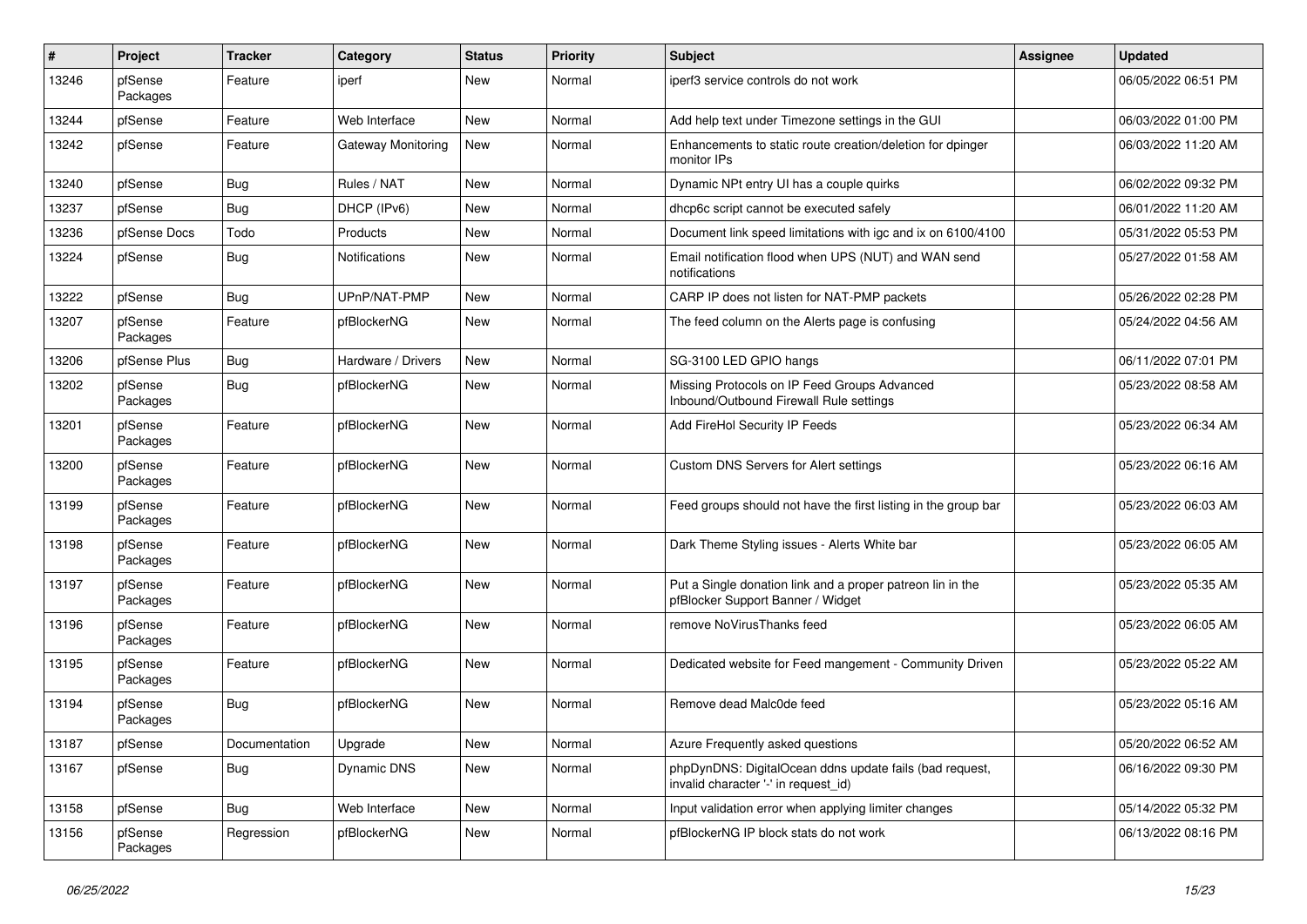| $\vert$ # | Project             | <b>Tracker</b> | Category                        | <b>Status</b> | <b>Priority</b> | <b>Subject</b>                                                                                              | Assignee | <b>Updated</b>      |
|-----------|---------------------|----------------|---------------------------------|---------------|-----------------|-------------------------------------------------------------------------------------------------------------|----------|---------------------|
| 13141     | pfSense<br>Packages | Bug            | squidguard                      | <b>New</b>    | Normal          | wrong page squidguard block                                                                                 |          | 05/09/2022 05:33 PM |
| 13138     | pfSense<br>Packages | Feature        | pfBlockerNG                     | <b>New</b>    | Normal          | DNS over HTTPS/TLS Blocking should be removed from<br>SafeSearch                                            |          | 05/07/2022 02:52 AM |
| 13137     | pfSense<br>Packages | Feature        | pfBlockerNG                     | <b>New</b>    | Normal          | ckuethe/doh-blocklist.txt add to DoH feeds                                                                  |          | 05/07/2022 02:39 AM |
| 13136     | pfSense<br>Packages | Feature        | pfBlockerNG                     | <b>New</b>    | Normal          | Add crypt0rr DNS-over-HTTPS (DOH) provider list feeds                                                       |          | 05/07/2022 02:27 AM |
| 13128     | pfSense<br>Packages | Bug            | Zabbix                          | <b>New</b>    | Normal          | Zabbix Agent 6: HA Server Setup                                                                             |          | 05/05/2022 01:55 AM |
| 13091     | pfSense             | Feature        | OpenVPN                         | <b>New</b>    | Normal          | RFE: Ability to specify the order of OpenVPN Authentication<br>servers                                      |          | 04/22/2022 04:30 PM |
| 13087     | pfSense             | Bug            | OpenVPN                         | <b>New</b>    | Normal          | OpenVPN Server: hide WINS servers list when netbios option<br>is unchecked while WINS servers is checked    |          | 04/22/2022 10:29 AM |
| 13076     | pfSense             | <b>Bug</b>     | Gateway Monitoring              | <b>New</b>    | Normal          | Marking a gateway as down does not affect IPsec entries<br>using gateway groups                             |          | 06/03/2022 10:32 AM |
| 13074     | pfSense Plus        | <b>Bug</b>     | Cryptographic<br><b>Modules</b> | <b>New</b>    | Normal          | AES-GCM with SafeXcel on Netgate 2100 causes MBUF<br>overload                                               |          | 06/12/2022 11:14 AM |
| 13073     | pfSense<br>Packages | <b>Bug</b>     | Squid                           | <b>New</b>    | Normal          | ClamAV - clamd dies with high CPU load and thus the<br>C-ICAP of squid-reverse proxy causes http:500 errors |          | 04/19/2022 05:38 AM |
| 13068     | pfSense             | <b>Bug</b>     | Aliases / Tables                | <b>New</b>    | Normal          | Error loading rules when URL Table IPs content is empty                                                     |          | 04/17/2022 09:07 PM |
| 13067     | pfSense             | <b>Bug</b>     | <b>FilterDNS</b>                | <b>New</b>    | Normal          | filterdns resolve interval is twice the intended value                                                      |          | 04/17/2022 07:45 PM |
| 13058     | pfSense             | Todo           | Rules / NAT                     | New           | Normal          | Add static routes and directly connected networks back to<br>policy route negation rules                    |          | 04/13/2022 08:05 AM |
| 13053     | pfSense<br>Packages | <b>Bug</b>     | <b>ACME</b>                     | <b>New</b>    | Normal          | LoopiaAPI error handling                                                                                    |          | 05/05/2022 10:58 AM |
| 13051     | pfSense             | Bug            | <b>Traffic Shaper</b><br>(ALTQ) | New           | Normal          | Firewall traffic shaper by interface selection unknow                                                       |          | 04/12/2022 07:03 AM |
| 13046     | pfSense             | Bug            | Rules / NAT                     | <b>New</b>    | Normal          | Floating rule applied to IPv6 interface with a SLAAC DHCPv6<br>gateway reports error on boot                |          | 04/11/2022 09:50 AM |
| 13045     | pfSense<br>Packages | Bug            | <b>WireGuard</b>                | <b>New</b>    | Normal          | Firewall floating rules ignore WireGuard traffic                                                            |          | 04/11/2022 09:40 AM |
| 13044     | pfSense<br>Packages | Feature        | Mail report                     | <b>New</b>    | Normal          | Customized reporting                                                                                        |          | 04/11/2022 09:22 AM |
| 13043     | pfSense<br>Packages | <b>Bug</b>     | <b>WireGuard</b>                | <b>New</b>    | Normal          | OSPF over Wireguard interface doesn't populate neighbors<br>after reboot                                    |          | 04/11/2022 09:22 AM |
| 13039     | pfSense<br>Packages | Feature        | AWS VPC                         | <b>New</b>    | Normal          | Handle transit gateway VPNs in the AWS VPN wizard                                                           |          | 04/11/2022 07:31 AM |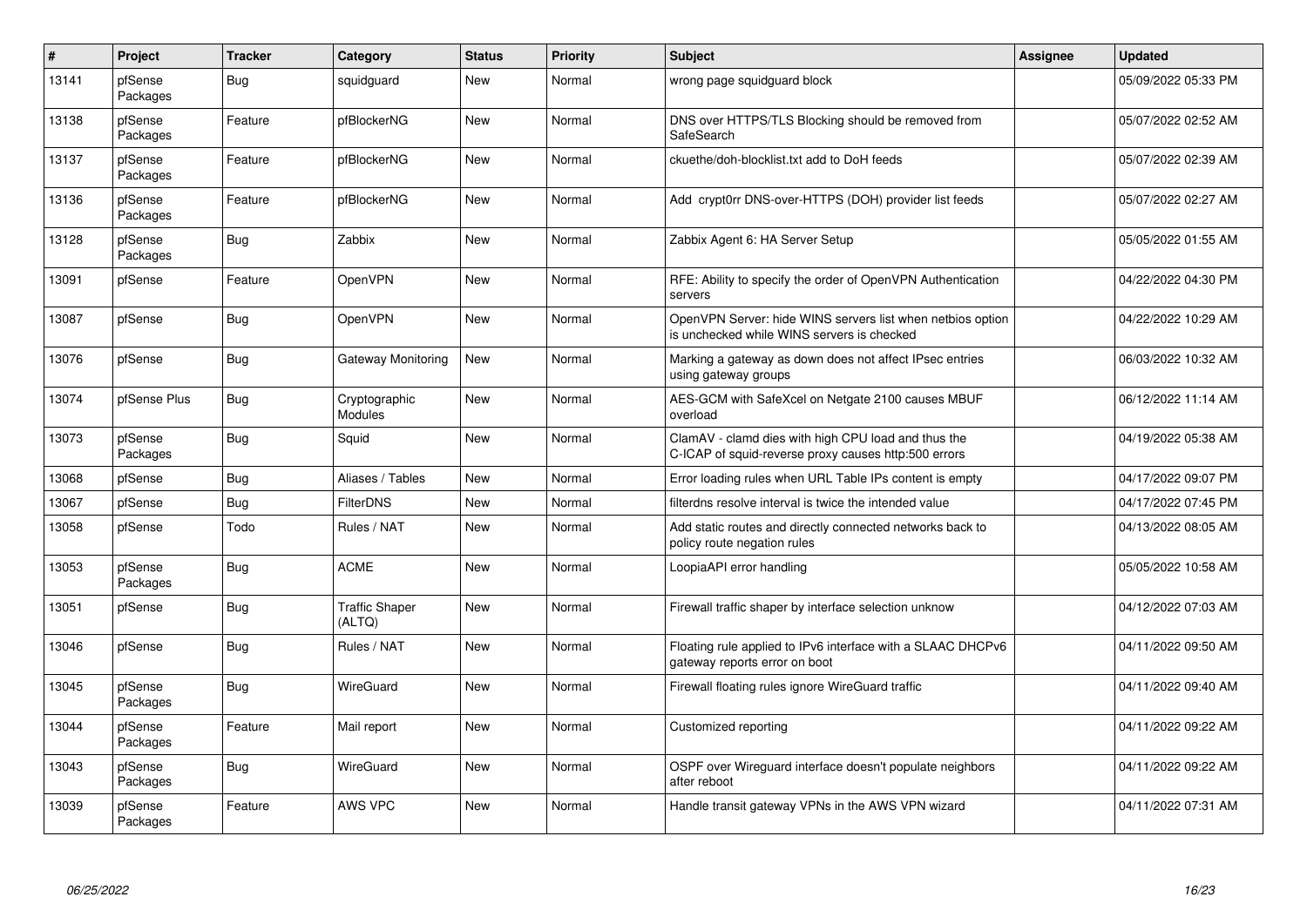| $\#$  | Project             | <b>Tracker</b> | Category                                 | <b>Status</b> | <b>Priority</b> | <b>Subject</b>                                                                                                        | Assignee | <b>Updated</b>      |
|-------|---------------------|----------------|------------------------------------------|---------------|-----------------|-----------------------------------------------------------------------------------------------------------------------|----------|---------------------|
| 13018 | pfSense<br>Packages | <b>Bug</b>     | pfBlockerNG                              | New           | Normal          | TLD and DNSBL Safesearch DOH conflict disables TLD<br>block when conflicting DOH FQDN is deselected or<br>whitelisted |          | 04/01/2022 05:59 PM |
| 13017 | pfSense             | Feature        | Packet Capture                           | New           | Normal          | Packet capture: add preview results while capture is running                                                          |          | 04/09/2022 11:08 AM |
| 13016 | pfSense Docs        | New Content    | Virtualization                           | <b>New</b>    | Normal          | Workaround for bandwith issues since 2.6 when installed in<br>Hyper-V                                                 |          | 04/01/2022 01:06 PM |
| 13009 | pfSense             | Feature        | OpenVPN                                  | <b>New</b>    | Normal          | Add option for multiple remote addresses to OpenVPN Client                                                            |          | 03/31/2022 12:42 PM |
| 13003 | pfSense             | <b>Bug</b>     | Hardware / Drivers                       | New           | Normal          | Malicious Driver Detection event on ixl driver                                                                        |          | 06/25/2022 05:00 PM |
| 12982 | pfSense<br>Packages | <b>Bug</b>     | FreeRADIUS                               | New           | Normal          | FreeRadius RadReply table entries missing from pf                                                                     |          | 06/19/2022 05:38 PM |
| 12974 | pfSense Plus        | <b>Bug</b>     | Installer                                | New           | Normal          | Typing anything into 1100/2100 recovery installer causes<br>process to stop                                           |          | 06/05/2022 04:10 PM |
| 12960 | pfSense             | <b>Bug</b>     | Installer                                | New           | Normal          | VGA installer image defaults to serial console, serial console<br>is default in GUI settings                          |          | 05/10/2022 03:19 PM |
| 12950 | pfSense             | <b>Bug</b>     | Routing                                  | New           | Normal          | OpenVPN as default gateway does not get set at boot time                                                              |          | 04/09/2022 05:46 PM |
| 12947 | pfSense             | <b>Bug</b>     | DHCP (IPv6)                              | New           | Normal          | DHCP6 client does not take any action if the interface IPv6<br>address changes during renewal                         |          | 06/19/2022 09:34 PM |
| 12938 | pfSense             | Bug            | IPv6 Router<br>Advertisements<br>(RADVD) | New           | Normal          | MaxRtrAdvInterval would allow stale DNS servers to be<br>deleted faster                                               |          | 03/12/2022 09:37 AM |
| 12927 | pfSense             | <b>Bug</b>     | OpenVPN                                  | New           | Normal          | OpenVPN with OCSP enabled allows connections with<br>revoked certificates                                             |          | 03/24/2022 08:22 AM |
| 12922 | pfSense             | <b>Bug</b>     | DHCP (IPv4)                              | New           | Normal          | Classless static routes received on DHCP WAN can override<br>chosen default gateway                                   |          | 03/28/2022 10:08 AM |
| 12918 | pfSense<br>Packages | Feature        | pfBlockerNG                              | New           | Normal          | pfBlockerNG-devel changes from xmlrpc sync do not take<br>effect immediately                                          |          | 03/07/2022 02:29 PM |
| 12905 | pfSense             | <b>Bug</b>     | Web Interface                            | <b>New</b>    | Normal          | Add VLAN Re-assignment to Import Interface Mismatch<br>Wizard                                                         |          | 03/07/2022 08:05 AM |
| 12903 | pfSense             | Feature        | <b>Notifications</b>                     | <b>New</b>    | Normal          | alternative authentication methods for email notifications?                                                           |          | 03/07/2022 07:52 AM |
| 12899 | pfSense<br>Packages | <b>Bug</b>     | Suricata                                 | New           | Normal          | Suricata doesn't honor Pass List                                                                                      |          | 03/04/2022 01:22 PM |
| 12889 | pfSense<br>Packages | Feature        | <b>FRR</b>                               | <b>New</b>    | Normal          | FRR GUI add set ipv6 next-hop global                                                                                  |          | 03/02/2022 06:10 AM |
| 12888 | pfSense             | Bug            | Rules / NAT                              | New           | Normal          | pfSense sends un-NATed packets during OpenVPN startup                                                                 |          | 03/01/2022 03:13 PM |
| 12883 | pfSense Docs        | Todo           | <b>DNS</b>                               | New           | Normal          | Feedback on Services - DNS Resolver - Host Overrides                                                                  |          | 02/28/2022 07:54 PM |
| 12875 | pfSense             | Bug            | Package System                           | New           | Normal          | Import zabbix-agent6 and zabbix-proxy6 from FreeBSD Ports                                                             |          | 05/28/2022 06:50 PM |
| 12874 | pfSense             | Feature        | OpenVPN                                  | New           | Normal          | OpenVPN RADIUS Framed-Pool                                                                                            |          | 02/25/2022 02:24 PM |
| 12861 | pfSense Docs        | Correction     | Hardware                                 | New           | Normal          | pfSense hardware tuning guide references obsolete interface<br>loader variable & buffer limits                        |          | 02/23/2022 05:31 PM |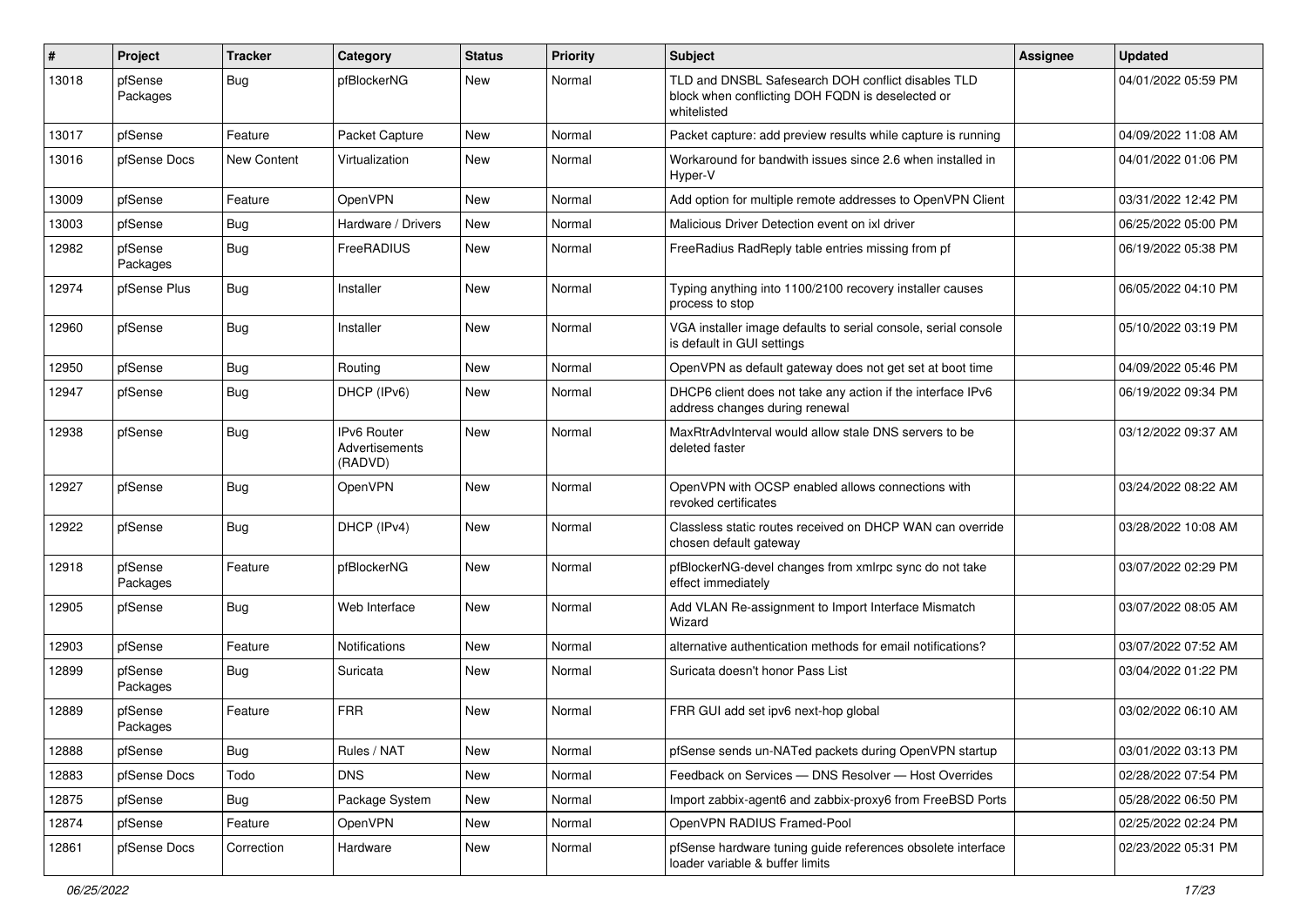| #     | Project             | <b>Tracker</b> | Category               | <b>Status</b> | <b>Priority</b> | <b>Subject</b>                                                                                                                        | Assignee | <b>Updated</b>      |
|-------|---------------------|----------------|------------------------|---------------|-----------------|---------------------------------------------------------------------------------------------------------------------------------------|----------|---------------------|
| 12860 | pfSense<br>Packages | Feature        | New Package<br>Request | New           | Normal          | add mmc-utils package to all images                                                                                                   |          | 02/24/2022 07:18 AM |
| 12859 | pfSense<br>Packages | Feature        | Zabbix                 | New           | Normal          | Add Zabbix 6.0 LTS (agent and proxy) packages                                                                                         |          | 02/23/2022 07:11 AM |
| 12857 | pfSense             | Bug            | Gateways               | <b>New</b>    | Normal          | Firewall gateway goes away when making changes to<br>Bridge0 device                                                                   |          | 02/27/2022 11:20 AM |
| 12848 | pfSense             | Feature        | <b>Dynamic DNS</b>     | New           | Normal          | Evaluation of the DynDNS "Result Match" string                                                                                        |          | 02/22/2022 02:01 AM |
| 12845 | pfSense<br>Packages | Bug            | softflowd              | New           | Normal          | softflowd wrong vlan tag                                                                                                              |          | 02/21/2022 10:40 AM |
| 12828 | pfSense             | Bug            | Wireless               | New           | Normal          | pfSense keeps crashing (Fatal trap 12: page fault while in<br>kernel mode)                                                            |          | 02/21/2022 07:55 AM |
| 12823 | pfSense             | Bug            | DHCP (IPv6)            | <b>New</b>    | Normal          | Multiple DHCP6 WAN connections PPPoE interface<br>'defached' status                                                                   |          | 02/18/2022 05:39 AM |
| 12822 | pfSense<br>Packages | Bug            | pfBlockerNG            | New           | Normal          | IPv4 Source ASN format not working                                                                                                    |          | 02/18/2022 10:47 AM |
| 12812 | pfSense<br>Packages | Feature        | arpwatch               | <b>New</b>    | Normal          | Would it be helpful if the FreeBSD net-mgmt/arpwatch port<br>had an option to use mail/dma for mail delivery?                         |          | 02/16/2022 06:09 PM |
| 12806 | pfSense<br>Packages | Todo           | node exporter          | New           | Normal          | Update node exporter to 1.3.1                                                                                                         |          | 02/15/2022 05:26 PM |
| 12797 | pfSense             | Bug            | UPnP/NAT-PMP           | New           | Normal          | UPnP+STUN forms invalid outbound NAT rules using the<br>external address discovered from STUN                                         |          | 02/15/2022 01:01 PM |
| 12791 | pfSense Docs        | New Content    | Diagnostics            | New           | Normal          | Diagnostic Information for Support (pfSense)                                                                                          |          | 02/13/2022 08:49 PM |
| 12787 | pfSense Docs        | Todo           | <b>IPsec</b>           | New           | Normal          | Feedback on pfSense Configuration Recipes - Routing<br>Internet Traffic Through a Site-to-Site IPsec Tunnel                           |          | 02/11/2022 11:28 PM |
| 12774 | pfSense             | Bug            | Backup / Restore       | New           | Normal          | Picture widget image is not saved in backup                                                                                           |          | 04/04/2022 04:48 AM |
| 12770 | pfSense Docs        | Todo           | <b>Firewall Rules</b>  | New           | Normal          | Feedback on Firewall - Configuring firewall rules                                                                                     |          | 06/25/2022 03:25 PM |
| 12768 | pfSense             | Feature        | Upgrade                | <b>New</b>    | Normal          | pfSense-repo: Make sure default config file exists                                                                                    |          | 05/17/2022 02:32 PM |
| 12767 | pfSense<br>Packages | <b>Bug</b>     | Avahi                  | New           | Normal          | `Package radavahi-daemon does does not exist in current<br>pfSense version and it has been removed" message on<br>pfSense 2.7 restore |          | 02/07/2022 11:28 AM |
| 12764 | pfSense             | Bug            | Gateways               | <b>New</b>    | Normal          | VTI gateway status is pending after assigning the VTI<br>interface                                                                    |          | 02/07/2022 05:41 AM |
| 12751 | pfSense<br>Packages | Bug            | ${\sf FRR}$            | New           | Normal          | Improve FRR route restoration after gateway events                                                                                    |          | 02/06/2022 11:07 PM |
| 12748 | pfSense<br>Packages | Feature        | Suricata               | New           | Normal          | Suricata blocked page timestamp breakout to it's own<br>sortable column                                                               |          | 02/01/2022 12:06 PM |
| 12747 | pfSense             | Bug            | Logging                | New           | Normal          | System log is filled by sshguard                                                                                                      |          | 05/03/2022 03:08 AM |
| 12737 | pfSense             | Bug            | Certificates           | New           | Normal          | CApath is not defined by default in curl                                                                                              |          | 05/17/2022 02:30 PM |
| 12730 | pfSense             | Bug            | Captive Portal         | New           | Normal          | RADIUS accounting does not work if WAN is down                                                                                        |          | 01/26/2022 05:13 AM |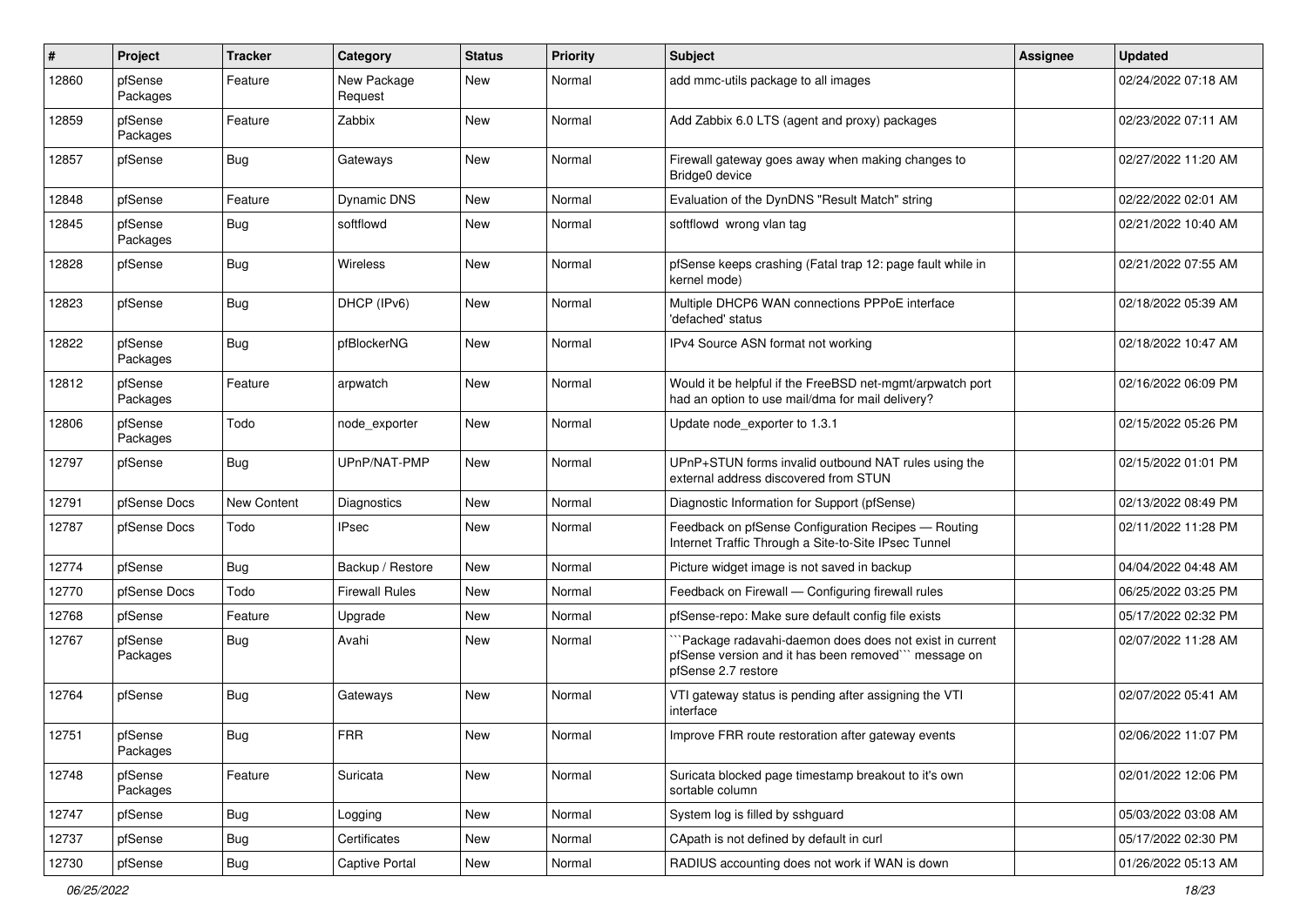| ∦     | Project             | <b>Tracker</b> | Category               | <b>Status</b> | <b>Priority</b> | Subject                                                                                                                   | <b>Assignee</b> | <b>Updated</b>      |
|-------|---------------------|----------------|------------------------|---------------|-----------------|---------------------------------------------------------------------------------------------------------------------------|-----------------|---------------------|
| 12726 | pfSense             | Bug            | Authentication         | New           | Normal          | LDAP select container button auto populate                                                                                |                 | 01/25/2022 01:48 PM |
| 12717 | pfSense<br>Packages | Todo           | Squid                  | New           | Normal          | Squid 5.x Branch                                                                                                          |                 | 01/25/2022 06:24 PM |
| 12711 | pfSense<br>Packages | Feature        | Telegraf               | New           | Normal          | Add InfluxDB V2 support                                                                                                   |                 | 01/21/2022 02:54 AM |
| 12708 | pfSense             | Bug            | Aliases / Tables       | <b>New</b>    | Normal          | alias with non resolving DNS entry breaks underlying pf table                                                             |                 | 02/20/2022 06:13 PM |
| 12679 | pfSense             | Feature        | Interfaces             | New           | Normal          | Remind user to update DHCPv6 range when changing<br>interface IPv6 prefix                                                 |                 | 01/12/2022 07:36 AM |
| 12676 | pfSense             | Feature        | Rules / NAT            | New           | Normal          | Add the Tagged option on the Port Forward rules edit page                                                                 |                 | 01/11/2022 05:52 AM |
| 12667 | pfSense<br>Packages | Bug            | WireGuard              | <b>New</b>    | Normal          | Firewall Crashed After Upgrading Wireguard                                                                                |                 | 01/07/2022 09:18 AM |
| 12665 | pfSense             | Feature        | Rules / NAT            | <b>New</b>    | Normal          | Ability to add custom pf rules from the GUI                                                                               |                 | 01/07/2022 09:30 AM |
| 12659 | pfSense Docs        | Todo           | Hardware               | New           | Normal          | Feedback on Hardware - Hardware Tuning and<br>Troubleshooting - Flow Control for ix                                       |                 | 01/16/2022 10:22 AM |
| 12658 | pfSense<br>Packages | Feature        | darkstat               | New           | Normal          | Adding prometheus metrics to darkstat                                                                                     |                 | 05/27/2022 09:44 PM |
| 12656 | pfSense<br>Packages | Feature        | New Package<br>Request | New           | Normal          | <b>NextDNS</b>                                                                                                            |                 | 01/31/2022 01:50 AM |
| 12655 | pfSense<br>Packages | Bug            | Telegraf               | <b>New</b>    | Normal          | telegraf, wireguard plugin failing                                                                                        |                 | 12/30/2021 05:51 PM |
| 12648 | pfSense             | Bug            | Captive Portal         | New           | Normal          | Undocumented variables 'listenporthttp' and 'listenporthttps'                                                             |                 | 12/28/2021 10:44 AM |
| 12625 | pfSense             | Feature        | Logging                | New           | Normal          | Granular logging options for default firewall rules.                                                                      |                 | 12/21/2021 06:39 PM |
| 12612 | pfSense             | Bug            | <b>DNS Resolver</b>    | New           | Normal          | DNS Resolver is restarted during every "rc.newwanip" event                                                                |                 | 06/03/2022 07:13 AM |
| 12602 | pfSense             | Feature        | <b>Dynamic DNS</b>     | <b>New</b>    | Normal          | DHCPv6 should allow DDNS Client updates for hosts                                                                         |                 | 12/15/2021 11:00 AM |
| 12600 | pfSense             | Feature        | Aliases / Tables       | New           | Normal          | allow custom mask for a network alias created from a FQDN                                                                 |                 | 12/15/2021 10:50 AM |
| 12597 | pfSense Docs        | New Content    | Hardware               | New           | Normal          | How to reset IPMI settings and password for Netgate<br>appliances                                                         |                 | 05/07/2022 12:33 PM |
| 12581 | pfSense             | Regression     | DHCP (IPv6)            | <b>New</b>    | Normal          | CARP IPv6 assigned address does not get advertised to<br>endpoints with RADV                                              |                 | 12/16/2021 02:34 PM |
| 12570 | pfSense Docs        | Correction     | General                | New           | Normal          | Active appliance list missing 6100                                                                                        |                 | 12/06/2021 11:41 AM |
| 12563 | pfSense             | <b>Bug</b>     | OpenVPN                | New           | Normal          | OpenVPN server doesn't support Framed-IPv6-Address<br>RADIUS attribute                                                    |                 | 12/03/2021 11:19 AM |
| 12553 | pfSense             | Feature        | Backup / Restore       | New           | Normal          | Auto Config Backup: Allow selecting multiple backups for<br>deletion                                                      |                 | 02/22/2022 04:27 AM |
| 12552 | pfSense             | Bug            | OpenVPN                | New           | Normal          | "Pull DNS" option within OpenVPN client does not cause<br>pfSense to use DNS servers assigned by remote OpenVPN<br>server |                 | 12/08/2021 08:45 AM |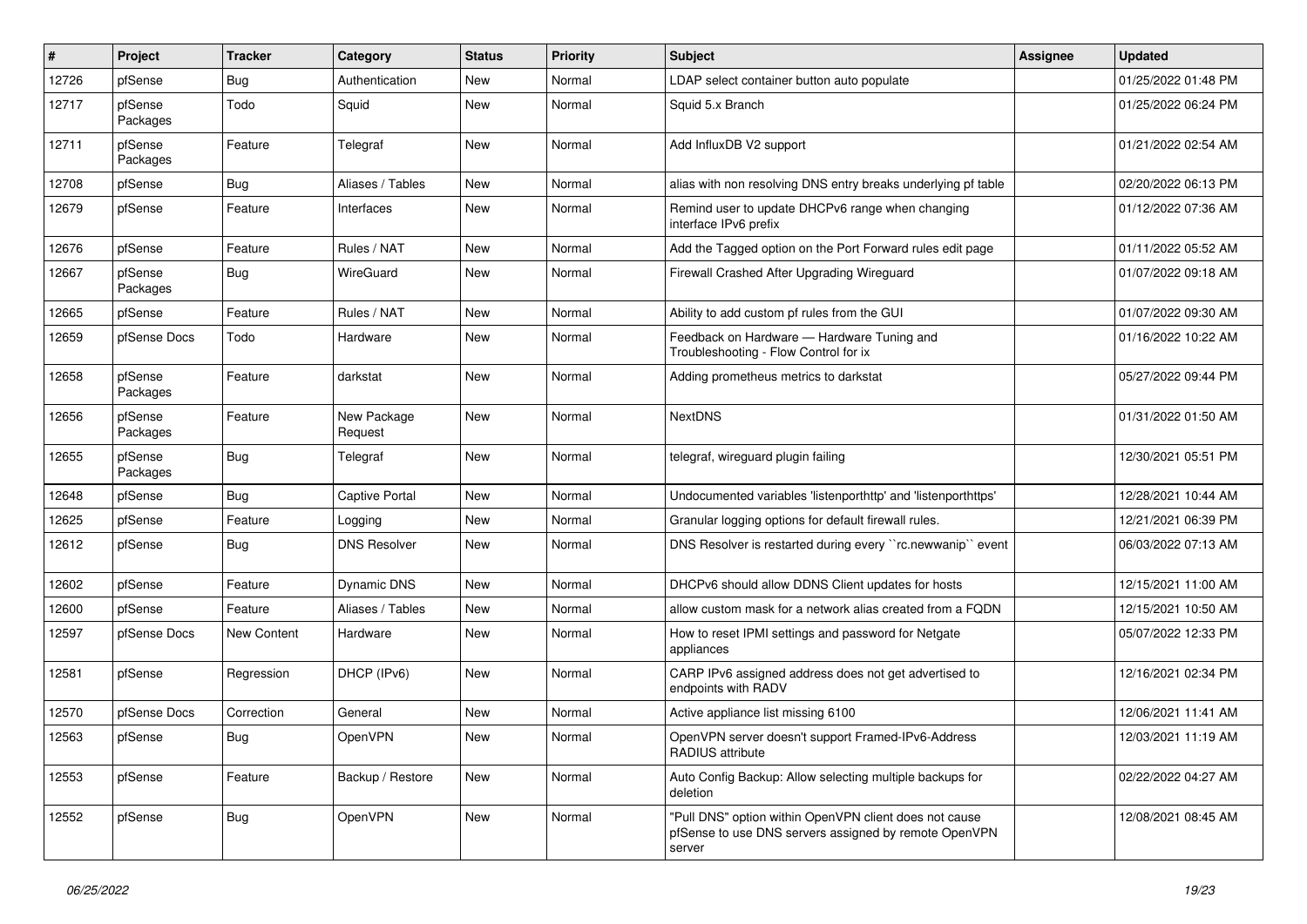| #     | Project             | <b>Tracker</b> | Category                 | <b>Status</b> | Priority | <b>Subject</b>                                                                                                                      | Assignee | <b>Updated</b>      |
|-------|---------------------|----------------|--------------------------|---------------|----------|-------------------------------------------------------------------------------------------------------------------------------------|----------|---------------------|
| 12546 | pfSense Plus        | Feature        | Authentication           | New           | Normal   | Add 2FA Support to pfSense Plus Local Database<br>Authentication                                                                    |          | 06/25/2022 05:30 PM |
| 12544 | pfSense             | Bug            | <b>Operating System</b>  | New           | Normal   | OpenSSH vulnerabilities                                                                                                             |          | 06/25/2022 05:47 PM |
| 12542 | pfSense             | <b>Bug</b>     | Virtual IP Addresses     | New           | Normal   | Cannot assign a same IPv6 Link-Local address to different<br>interfaces                                                             |          | 11/25/2021 01:41 AM |
| 12538 | pfSense<br>Packages | <b>Bug</b>     | PIMD                     | <b>New</b>    | Normal   | PIMD sub-interface bug                                                                                                              |          | 11/20/2021 09:44 PM |
| 12535 | pfSense             | Documentation  | Routing                  | <b>New</b>    | Normal   | Negate Rules function does not match the description                                                                                |          | 11/19/2021 02:03 PM |
| 12534 | pfSense Plus        | Feature        | Hardware / Drivers       | New           | Normal   | Generate a ISO Image for Remote Restore of pfSense Plus<br>on the XG-1537 and 1541 units with IPMI                                  |          | 05/30/2022 10:28 AM |
| 12524 | pfSense Plus        | Feature        | <b>Operating System</b>  | New           | Normal   | OpenSSL QAT Engine                                                                                                                  |          | 04/10/2022 02:54 AM |
| 12519 | pfSense             | Bug            | Authentication           | New           | Normal   | Fail authentication using special character in password via<br>the LDAP connector                                                   |          | 11/12/2021 07:39 AM |
| 12509 | pfSense             | Bug            | OpenVPN                  | New           | Normal   | Deffered authentication does not work with auth-gen-token<br>external-auth or pusk "auth-token"                                     |          | 11/08/2021 04:01 AM |
| 12508 | pfSense             | <b>Bug</b>     | <b>DHCP Relay</b>        | <b>New</b>    | Normal   | DHCP Relay over VPN                                                                                                                 |          | 11/06/2021 11:25 AM |
| 12504 | pfSense             | Bug            | Interfaces               | New           | Normal   | BCM57412 NetXtreme-E 10Gb RDMA Ethernet controller<br>issue                                                                         |          | 11/05/2021 04:51 AM |
| 12502 | pfSense<br>Packages | Feature        | syslog-ng                | <b>New</b>    | Normal   | Syslog-ng Configuration Library (scl) missing                                                                                       |          | 11/02/2021 06:06 PM |
| 12491 | pfSense<br>Packages | Feature        | squidguard               | <b>New</b>    | Normal   | squidguard: allow multiple regex                                                                                                    |          | 10/28/2021 03:30 PM |
| 12483 | pfSense             | <b>Bug</b>     | Configuration<br>Backend | <b>New</b>    | Normal   | GUI creates inconsistent config.xml                                                                                                 |          | 10/23/2021 06:48 AM |
| 12473 | pfSense             | Feature        | <b>IPsec</b>             | <b>New</b>    | Normal   | Allow user adjustment of IPsec Keep Alive periodic checks                                                                           |          | 12/22/2021 05:59 AM |
| 12467 | pfSense             | Bug            | <b>Captive Portal</b>    | New           | Normal   | CP error on client disconnect after reboot                                                                                          |          | 10/17/2021 05:35 AM |
| 12465 | pfSense<br>Packages | Feature        | haproxy                  | <b>New</b>    | Normal   | Add forwardfor advanced usecases                                                                                                    |          | 10/16/2021 07:35 PM |
| 12461 | pfSense Docs        | Todo           | Hardware                 | <b>New</b>    | Normal   | Improve macOS Serial Command Instructions                                                                                           |          | 10/15/2021 03:47 PM |
| 12459 | pfSense             | Todo           | Virtual IP Addresses     | New           | Normal   | Add IP Alias subnet input validation                                                                                                |          | 10/15/2021 09:35 AM |
| 12458 | pfSense             | Feature        | Authentication           | New           | Normal   | Use "unixHomeDirectory" instead of "homeDirectory" when<br>LDAP authentication server is Active Directory                           |          | 10/15/2021 08:18 AM |
| 12451 | pfSense             | Bug            | Virtual IP Addresses     | New           | Normal   | deleteVIP() does not check RFC2136 Update Source                                                                                    |          | 10/13/2021 10:06 AM |
| 12444 | pfSense<br>Packages | <b>Bug</b>     | ntop                     | New           | Normal   | ntopng throws errors when viewing single host                                                                                       |          | 10/11/2021 12:39 PM |
| 12436 | pfSense             | Bug            | PPPoE Server             | New           | Normal   | Pppoe server config gui does not allow setting of chap<br>authentication, and sets the network start address for<br>allocation to 0 |          | 10/21/2021 08:15 AM |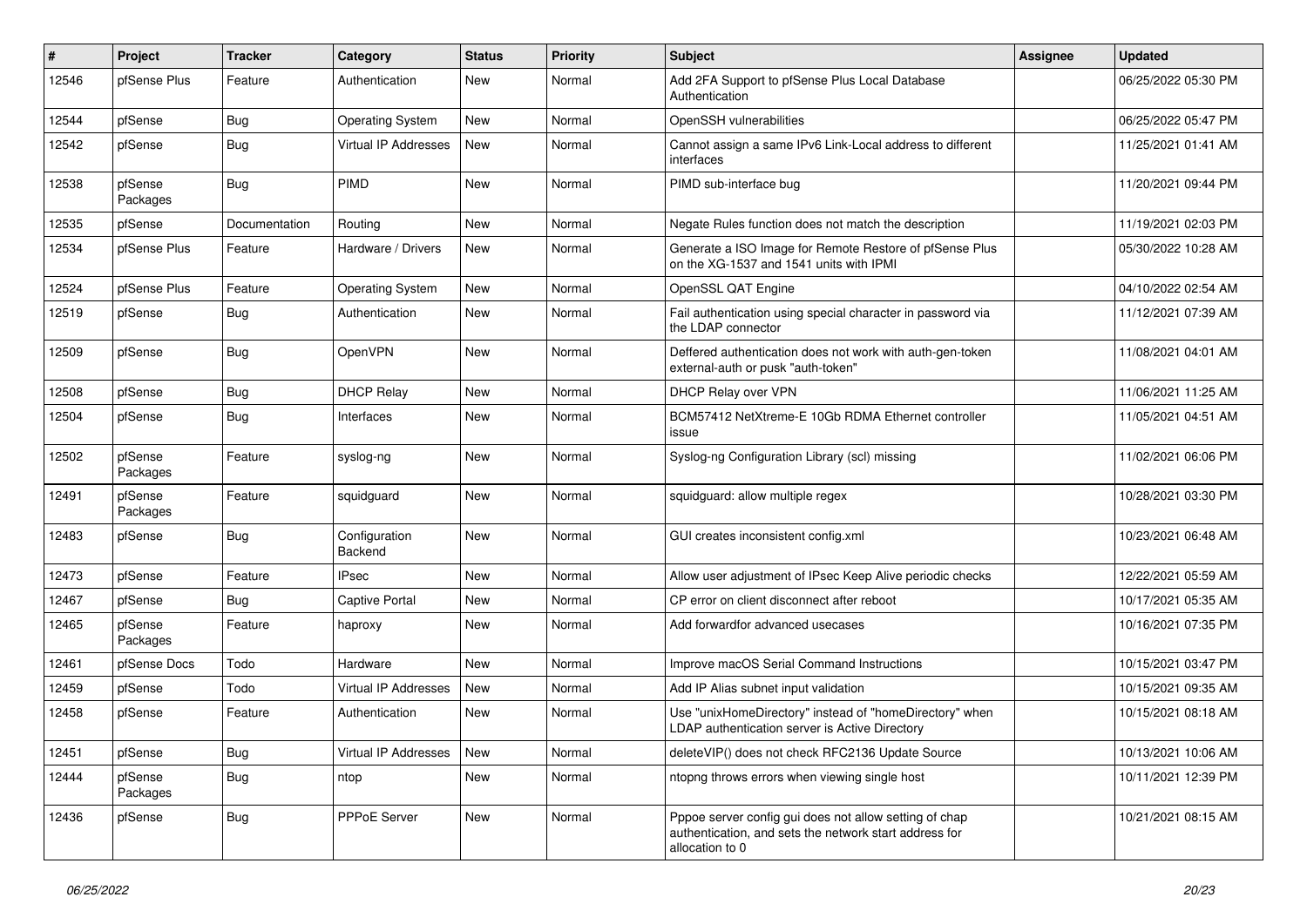| #     | Project             | <b>Tracker</b> | Category                 | <b>Status</b> | <b>Priority</b> | Subject                                                                                                         | Assignee | <b>Updated</b>      |
|-------|---------------------|----------------|--------------------------|---------------|-----------------|-----------------------------------------------------------------------------------------------------------------|----------|---------------------|
| 12427 | pfSense<br>Packages | Todo           | haproxy                  | New           | Normal          | ha-proxy: action order in the GUI is not keeped in the<br>resulting ha-proxy configuration                      |          | 10/06/2021 07:02 AM |
| 12421 | pfSense             | Bug            | Rules / NAT              | New           | Normal          | IPV6 limiter bug                                                                                                |          | 10/02/2021 08:44 AM |
| 12411 | pfSense Docs        | Todo           | <b>High Availability</b> | New           | Normal          | Feedback on High Availability - pfSense XML-RPC Config<br><b>Sync Overview</b>                                  |          | 09/29/2021 10:39 AM |
| 12402 | pfSense Docs        | Todo           | Configuration            | New           | Normal          | Feedback on Configuration - Advanced Configuration<br>Options - Notifications                                   |          | 09/24/2021 12:46 AM |
| 12401 | pfSense             | Bug            | <b>Traffic Graphs</b>    | New           | Normal          | Traffic graphs with untagged and tagged VLAN on same<br>interface                                               |          | 09/23/2021 09:18 PM |
| 12400 | pfSense Docs        | Correction     | <b>NAT</b>               | New           | Normal          | NAT 1:1 documentation - multi-wan information                                                                   |          | 03/13/2022 12:53 PM |
| 12395 | pfSense Docs        | Todo           | Packages                 | New           | Normal          | Feedback on Packages - FRR Package - Border Gateway<br>Protocol - BGP Required Information                      |          | 09/21/2021 04:32 PM |
| 12382 | pfSense             | Regression     | OpenVPN                  | <b>New</b>    | Normal          | Certificate Depth checking creates OpenVPN micro-outages<br>every time a user authenticates after 2.5.2 upgrade |          | 01/17/2022 04:17 AM |
| 12367 | pfSense             | Todo           | Installer                | <b>New</b>    | Normal          | ZFS: Do not show memstick disk on target list                                                                   |          | 09/13/2021 07:37 AM |
| 12358 | pfSense<br>Packages | Feature        | pfBlockerNG              | New           | Normal          | IP List Copy/Import/Export                                                                                      |          | 09/09/2021 01:56 PM |
| 12357 | pfSense             | Bug            | <b>Captive Portal</b>    | New           | Normal          | Captive Portal popup Logout button loads full login page in<br>popup when clicked                               |          | 10/27/2021 12:10 PM |
| 12338 | pfSense<br>Packages | Bug            | <b>RRD Summary</b>       | New           | Normal          | RRD Summary does not report data on 3100                                                                        |          | 04/15/2022 02:54 PM |
| 12329 | pfSense<br>Packages | Feature        | Avahi                    | <b>New</b>    | Normal          | Add optional floating firewall rules for IPv4 and IPv6                                                          |          | 02/09/2022 04:43 PM |
| 12308 | pfSense<br>Packages | Feature        | New Package<br>Request   | New           | Normal          | Dynamicaly Update Firewall Aliases from OpenVPN LDAP<br>Group membership of the connected user                  |          | 08/27/2021 12:51 AM |
| 12300 | pfSense             | Feature        | Hardware / Drivers       | <b>New</b>    | Normal          | Add Aquantia Atlantic driver to pfsense                                                                         |          | 09/14/2021 06:49 AM |
| 12286 | pfSense<br>Packages | Bug            | FreeRADIUS               | New           | Normal          | Add support for ntlm_auth in LDAP                                                                               |          | 08/20/2021 08:27 AM |
| 12283 | pfSense             | <b>Bug</b>     | Authentication           | New           | Normal          | LDAP/RADIUS authentication servers configuration does not<br>allow source IP address to be specified            |          | 08/20/2021 01:15 AM |
| 12268 | pfSense Docs        | Todo           | <b>Firewall Rules</b>    | New           | Normal          | Feedback on Firewall - Aliases                                                                                  |          | 08/17/2021 12:55 AM |
| 12260 | pfSense<br>Packages | Bug            | ntop                     | New           | Normal          | Update popup and version missmatch?                                                                             |          | 01/08/2022 05:53 AM |
| 12259 | pfSense             | Bug            | <b>Operating System</b>  | New           | Normal          | Intel em NICs Suffering Performance Degradation on<br>FreeBSD12                                                 |          | 02/25/2022 09:28 PM |
| 12249 | pfSense             | Bug            | Backup / Restore         | New           | Normal          | HAProxy causing failed ACB backups                                                                              |          | 11/15/2021 11:58 PM |
| 12243 | pfSense             | Todo           | Package System           | New           | Normal          | Implement "`plugin_interfaces()`"                                                                               |          | 02/07/2022 03:50 AM |
| 12237 | pfSense Docs        | Todo           | Hardware                 | New           | Normal          | Feedback on Hardware - Hardware Tuning and<br>Troubleshooting                                                   |          | 08/10/2021 03:13 AM |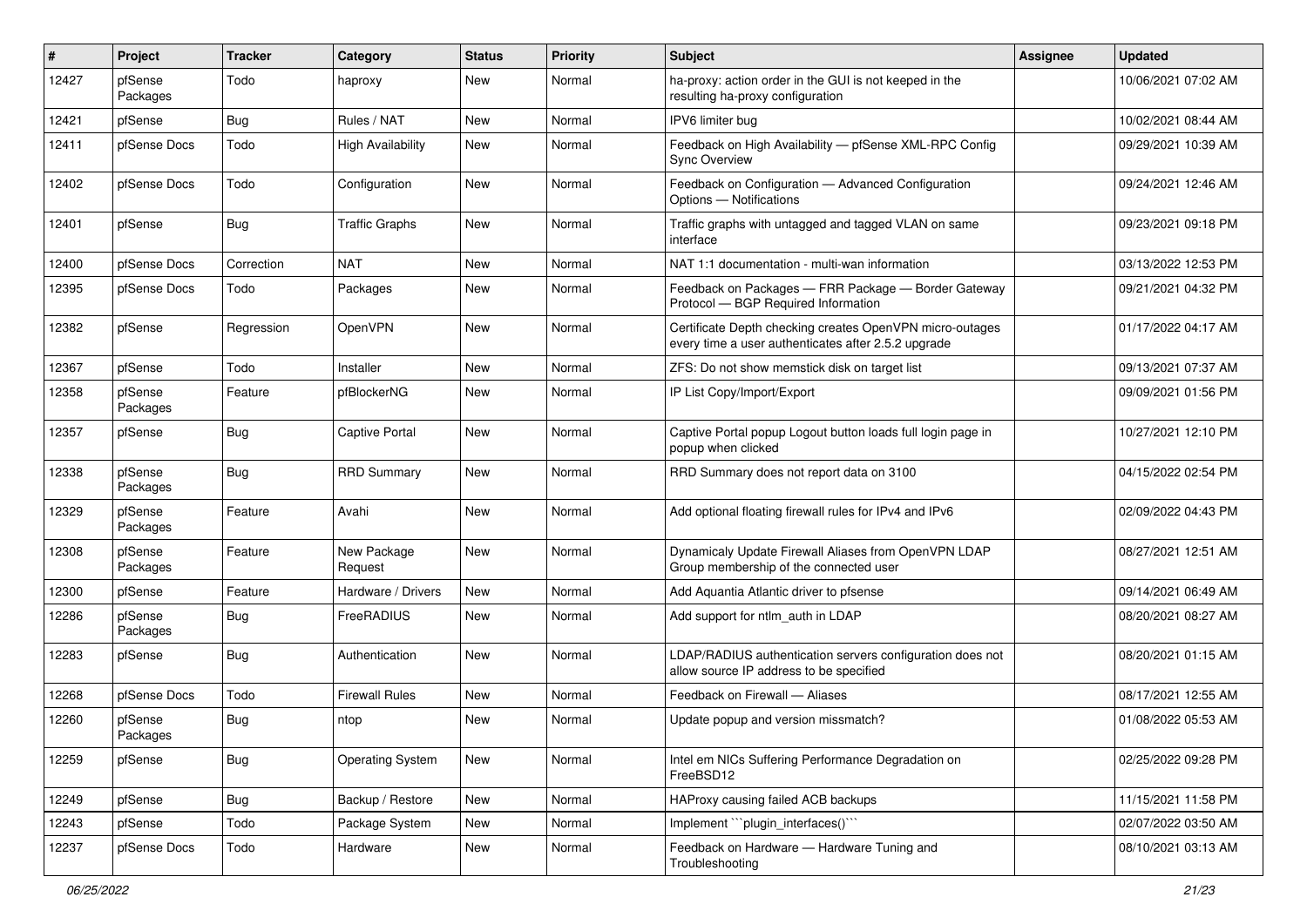| #     | Project             | <b>Tracker</b> | Category                 | <b>Status</b> | <b>Priority</b> | <b>Subject</b>                                                                                | Assignee | <b>Updated</b>      |
|-------|---------------------|----------------|--------------------------|---------------|-----------------|-----------------------------------------------------------------------------------------------|----------|---------------------|
| 12190 | pfSense             | Feature        | Rules / NAT              | New           | Normal          | Add ability to reference ipv6 prefix in firewall rules and aliases                            |          | 08/05/2021 01:47 PM |
| 12188 | pfSense<br>Packages | <b>Bug</b>     | OpenVPN Client<br>Export | New           | Normal          | client export breaks multi remote configurations                                              |          | 10/02/2021 05:58 PM |
| 12179 | pfSense<br>Packages | Feature        | gemu-guest-agent         | <b>New</b>    | Normal          | QEMU package                                                                                  |          | 07/30/2021 08:02 AM |
| 12162 | pfSense Docs        | Todo           | Products                 | <b>New</b>    | Normal          | Add "usb reset" as possible solution for non-booting flash<br>drives on the SG-1100           |          | 10/07/2021 02:19 PM |
| 12139 | pfSense             | Feature        | <b>DNS Forwarder</b>     | <b>New</b>    | Normal          | Add support in for specifying a DNSMASQ configuration file                                    |          | 07/16/2021 09:45 PM |
| 12130 | pfSense<br>Packages | <b>Bug</b>     | Zeek                     | New           | Normal          | Zeek fails to start                                                                           |          | 07/15/2021 02:00 AM |
| 12126 | pfSense<br>Packages | Bug            | FreeRADIUS               | New           | Normal          | freeradius3 0.15.7 31                                                                         |          | 10/11/2021 08:21 AM |
| 12122 | pfSense             | Bug            | Web Interface            | <b>New</b>    | Normal          | Perform greedy actions asychronously                                                          |          | 07/10/2021 01:10 PM |
| 12121 | pfSense             | Feature        | OpenVPN                  | New           | Normal          | Wider "local network(s)" fields in OpenVPN server<br>configuration                            |          | 07/19/2021 07:37 AM |
| 12120 | pfSense             | Feature        | <b>DHCP Relay</b>        | <b>New</b>    | Normal          | Permit several sets of destination DHCP servers in DHCP<br>relay                              |          | 07/11/2021 05:41 PM |
| 12098 | pfSense Docs        | Correction     | Configuration            | New           | Normal          | Feedback on pfSense Configuration Recipes - Accessing a<br>CPE/Modem from Inside the Firewall |          | 07/02/2021 02:30 AM |
| 12097 | pfSense<br>Packages | Feature        | pfBlockerNG              | <b>New</b>    | Normal          | Add dnsbl and geoip logs to system log                                                        |          | 07/06/2021 01:25 PM |
| 12095 | pfSense             | Bug            | Authentication           | <b>New</b>    | Normal          | Memory leak in pcscd                                                                          |          | 06/01/2022 01:01 PM |
| 12091 | pfSense             | Feature        | Authentication           | New           | Normal          | RFE: Add support for sssd authentication                                                      |          | 12/10/2021 04:55 PM |
| 12084 | pfSense<br>Packages | <b>Bug</b>     | <b>FRR</b>               | New           | Normal          | libfrr.so.0 error on SG-1100                                                                  |          | 06/26/2021 08:22 AM |
| 12077 | pfSense             | Feature        | Gateways                 | <b>New</b>    | Normal          | Allow stick-connections per gateway group                                                     |          | 06/24/2021 08:45 AM |
| 12063 | pfSense Docs        | Todo           | <b>Dynamic DNS</b>       | <b>New</b>    | Normal          | Feedback on Services - Dynamic DNS - Configuring RFC<br>2136 Dynamic DNS updates              |          | 06/18/2021 06:24 PM |
| 12056 | pfSense             | Bug            | Logging                  | <b>New</b>    | Normal          | Filterlog says "Unknown Option %u"                                                            |          | 06/18/2021 05:51 AM |
| 12033 | pfSense<br>Packages | Bug            | pfBlockerNG              | New           | Normal          | maxmindb and _sqlite3 modules not found                                                       |          | 10/01/2021 04:42 AM |
| 12009 | pfSense<br>Packages | Bug            | Zabbix                   | New           | Normal          | Zabbix Agent starts twice by /etc/rc.start packages                                           |          | 06/08/2021 01:35 AM |
| 11974 | pfSense             | Feature        | <b>XMLRPC</b>            | New           | Normal          | XMLRPC synchronization for igmmproxy settings                                                 |          | 05/29/2021 03:58 PM |
| 11970 | pfSense<br>Packages | <b>Bug</b>     | Coreboot                 | New           | Normal          | Netgate Firmware Upgrade Doesn't Work on XG-2758                                              |          | 04/21/2022 12:39 PM |
| 11963 | pfSense<br>Packages | Feature        | <b>FRR</b>               | New           | Normal          | Dynamically change OSPF interface costs on selected<br>interfaces on CARP event               |          | 05/26/2021 04:13 AM |